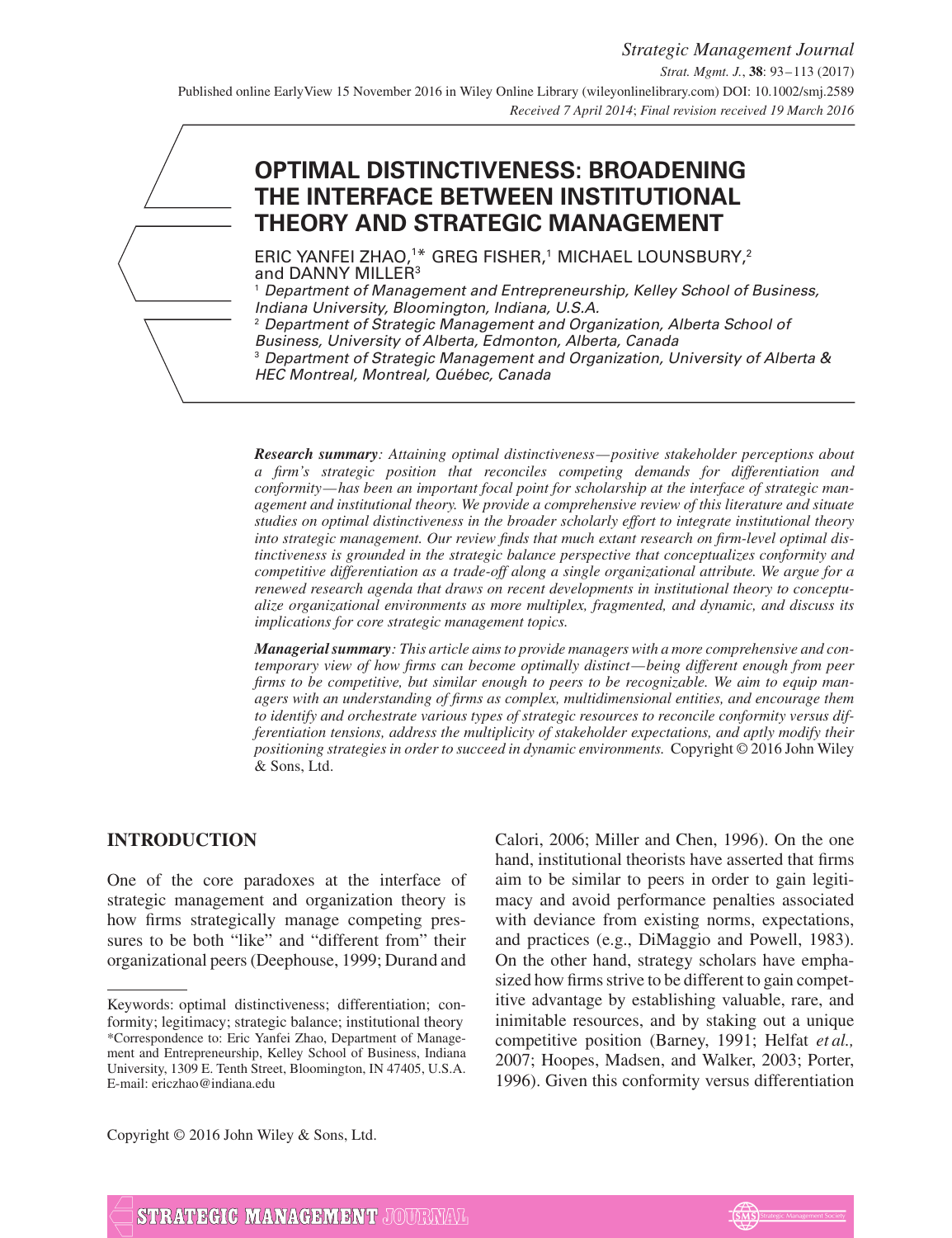tension, scholars have argued that firms need to engage in strategies that achieve *optimal distinctiveness*—positive stakeholder perception that this tension has been appropriately reconciled (Durand and Kremp, 2016; Philippe and Durand, 2011). In turn, stakeholder perceptions are theorized to affect performance outcomes<sup>1</sup>.

Building on Brewer's (1991) ideas about how individuals forge unique identities amid strong normative pressures to conform, a broad literature has emerged to address the sources and consequences of firm-level optimal distinctiveness (Zuckerman, 2016). While not every study dealing with the tension between conformity and differentiation invokes the notion of optimal distinctiveness, it provides a useful label and conceptual focal point to synthesize a diverse literature that grapples with this common problem. This is important because there remains a great deal of ambiguity about how firms can achieve optimal distinctiveness and how we as researchers should study it.

To date, the "strategic balance perspective," which conceptualizes firms as betwixt and between the competing demands of conformity and differentiation, has provided the most explicit guidance on how firms can attain optimal distinctiveness (Zuckerman, 2016). This perspective recommends that managers adopt a moderate level of novelty that positions a firm "as different as legitimately possible" (Deephouse, 1999: 147). Scholars adopting this perspective have generally proposed that carefully balancing pressures to conform and differentiate helps managers cope with these competing demands, leading to performance maximizing outcomes. A robust stream of research now exists on the firm-level problem of cultivating a distinctive strategic position while not breaching the norms and understandings of established industries or categories within which they are embedded. Current scholarship has highlighted how the strategic decisions of firms in response to this problem have key implications for a variety of firm outcomes, including resource acquisition (Lounsbury and Glynn, 2001), corporate governance (Zajac and Westphal, 1994), firm and stakeholder attention (Ocasio, 1997), reputation (Basdeo *et al.,* 2006), and financial performance (Deephouse, 1999).

However, despite the importance of, and growing research on the sources and consequences of optimal distinctiveness, this scholarship has neither been critically reviewed nor synthesized to enable the development of a more progressive and cumulative domain of knowledge. A key problem inhibiting research progress on this topic is that related studies employ different conceptual terms and operationalizations, creating ambiguities in the literature<sup>2</sup>. While the different notions of the same underlying issue signal its theoretical relevance and scope, the failure to synthesize these studies has prevented a coherent body of knowledge from emerging. Hence, it is difficult to discern the various mechanisms by which firms can achieve optimal distinctiveness. In addition, as our review indicates, most research in this stream has concentrated on the strategy-performance linkage, neglecting the role of stakeholder perceptions as a mediator in this relationship. Furthermore, findings of some studies are seemingly at odds with the predictions of strategic balance theory (e.g., Cennamo and Santalo, 2013; Zott and Amit, 2007). We believe that the time is right to take stock of research on optimal distinctiveness, and articulate a research agenda on how managers cope with the contingent disparities associated with creating and maintaining a distinctive yet legitimate strategic position that maximizes firm performance.

<sup>&</sup>lt;sup>1</sup> *Differentiation* refers to the extent to which a firm is perceived to be distinct from other firms (Navis and Glynn, 2011); it accounts for whether a firm deviates from the practices and approaches that are perceived as pervasive within an industry or locale (Durand and Kremp, 2016). *Stakeholder* refers to an individual or a group of individuals that evaluate a firm with an expectation that they may stand to gain from the firm's successful operation (Donaldson and Preston, 1995; Jones, 1995). Stakeholders may include employees, customers, suppliers, shareholders, managers, patrons, and board members, among others (Scott and Lane,  $2000$ ).

<sup>2</sup> Studies grappling with the underlying problem related to optimal distinctiveness have surfaced across various disciplinary domains including strategy, organization theory, and entrepreneurship, often framed with different labels such as "competitive cusp" (Porac, Thomas, and Baden-Fuller, 1989), "emancipation versus accommodation" (Rindova, Barry, and Ketchen, 2009), "progressiveness versus rationality" (Abrahamson, 1996), "rationality versus creativity" (Tschang, 2007), "static versus dynamic efficiency" (Ghemawat and Ricart Costa, 1993), "exploration versus exploitation" (March, 1991), "global conformity versus local distinctiveness" (Voronov, De Clercq, and Hinings, 2013), "classification versus enumeration" (Strandgaard Pedersen and Dobbin, 1997), "code preservation versus code violation" (Durand *et al.,* 2007), and "strategic focus versus strategic plurality" (Glynn, Barr, and Dacin, 2000). The labeling of the potential solutions of the conformity and differentiation paradox are equally diverse, ranging from "strategic similarity" (Deephouse, 1999), "competitive conformity" (Chen and Hambrick, 1995), "strategic conformity" (Finkelstein and Hambrick, 1990), "legitimate distinctiveness" (Navis and Glynn, 2011) to "strategic categorization" (Vergne and Wry, 2014).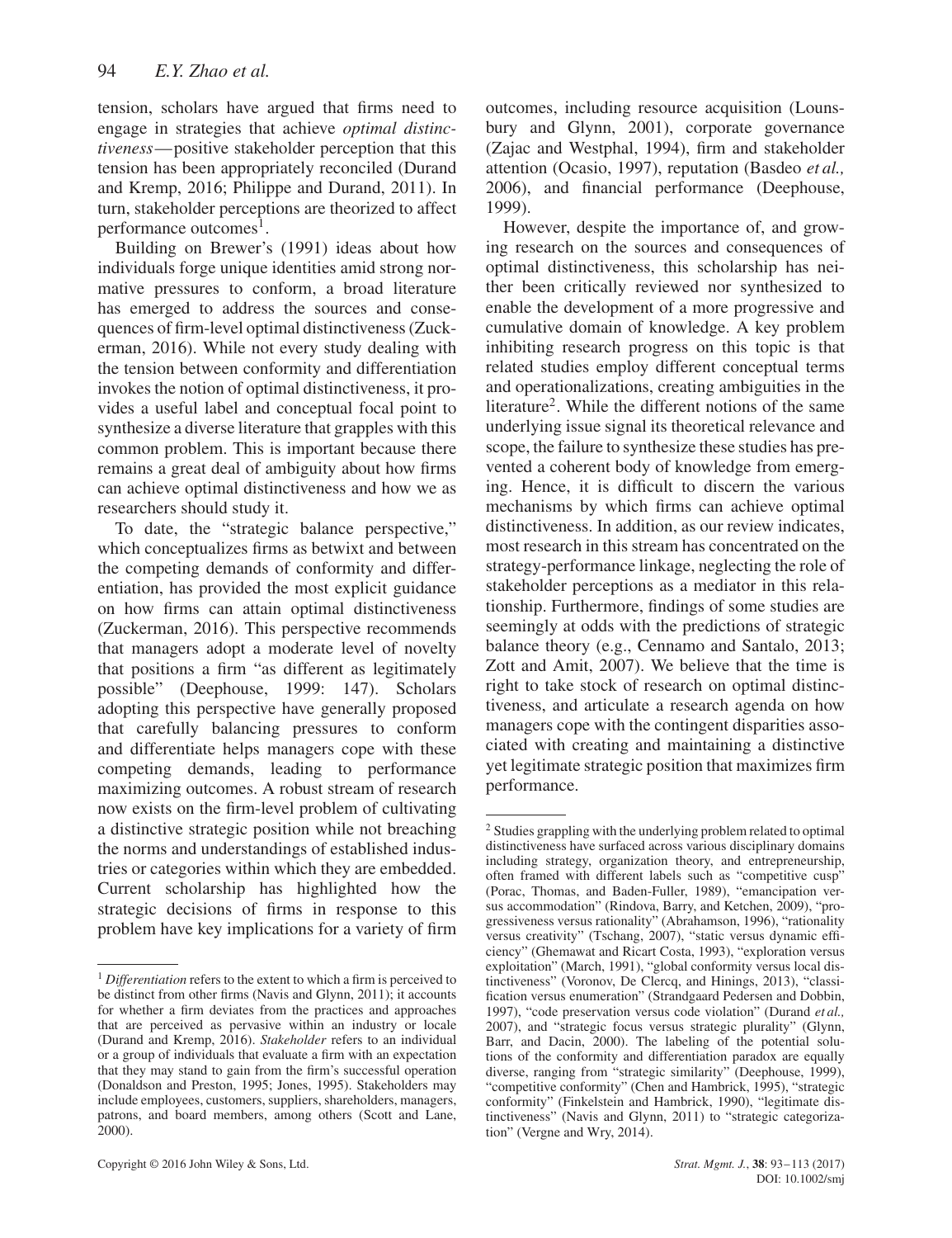In this article, we review the literature on firm-level optimal distinctiveness, focusing on its development in strategic management research where the strategic balance approach has had a major influence. Given that the theoretical problem underlying optimal distinctiveness centers on an assumed discordance between institutional theory and strategic management research, we situate our review in this broader scholarly context. A key problem inhibiting the development of optimal distinctiveness knowledge is that institutional theory and strategic management have been somewhat polarized in their focus on either conformity or differentiation. While this polarization provided the initial theoretical tension for trying to bridge institutional theory and strategy, we suspect that the perceived theoretical divide between these two camps has been too vast to encourage a more integrative effort. We argue that current discussions of optimal distinctiveness among strategy scholars have not incorporated recent advances in institutional theory that provide new opportunities for integration.

To develop more meaningful scholarship on optimal distinctiveness, we draw on contemporary institutional theory where attention has shifted away from a narrow emphasis on isomorphism, and toward an understanding of the institutional sources and dynamics of heterogeneity (e.g., Thornton, Ocasio, and Lounsbury, 2012). In particular, we build on the ideas that conformity and differentiation are multifaceted and mutually enabling (Philippe and Durand, 2011), and that firms face environmental complexity where the nature and relative strengths of conformity and differentiation pressures change across time and space (Cobb, Wry, and Zhao, 2016; Durand and Paolella, 2013). These building blocks help us develop an architecture for future research on optimal distinctiveness, which we view as the process that encompasses an understanding of the conformity versus differentiation pressures faced by firms in different market contexts, the various strategies firms employ to resolve this tension, how stakeholders perceive firm efforts to cope with this tension, and ultimately, how stakeholder perceptions affect different performance outcomes. We illustrate the value of this reorientation by highlighting the implications of our approach for key strategic management topics, including organizational ambidexterity, competitive advantage, product-market scope, and market entry. In doing so, we join others in urging the development of a richer interface between strategic management and institutional theory (e.g., Durand, 2012; Oliver, 1997).

# **REVIEW OF PAST OPTIMAL DISTINCTIVENESS RESEARCH**

We reviewed the literature on optimal distinctiveness in two phases. In the first phase, we searched the Web of Science database for articles that cited either Brewer (1991) or Deephouse  $(1999)^3$ . We focused on these because they are two of the most foundational articles focused on this topic (Zuckerman, 2016). We then supplemented this by snowballing from the initial set of articles and we consulted with experts on the topic to ensure there were no major omissions. Our goal was to generate a provisional population of studies that were united in their effort to address how firms grapple with the competing pressures of conformity versus differentiation.

In the second phase, we identified all articles published in *SMJ* that cited either Meyer and Rowan (1977), or DiMaggio and Powell (1983), two of the most highly cited foundational papers in institutional theory. This ensured the comprehensiveness of our provisional population of papers identified, and situated our review in the context of research at the interface of institutional theory and strategic management. We again shared this list with two senior scholars well known in institutional theory and strategy respectively, and verified that these articles provided systematic coverage of how institutional theory has been incorporated into the strategic management literature<sup>4</sup>. Two authors independently coded the articles identified in phase two based on whether they substantively engaged institutional theory arguments, or cited DiMaggio and Powell (1983), or Meyer and Rowan (1977) in a more ritualistic fashion<sup>5</sup>.

<sup>&</sup>lt;sup>3</sup> We focused our search on five top management journals: *Academy of Management Journal*, *Academy of Management Review*, *Administrative Science Quarterly*, *Organization Science*, and *Strategic Management Journal.*

<sup>4</sup> Our search generated 91 articles in the first phase and 185 articles in the second phase.

<sup>5</sup> We used two criteria in order to differentiate substantive citations from symbolic ones: (1) Meyer and Rowan (1977), and/or DiMaggio and Powell (1983) must be cited in the theory section of a paper; and (2) Institutional theory should be integrated into theory building and argument development of the paper. For instance, a paper with hypotheses developed based on institutional theory predictions would be a clear candidate of substantive citation. In

DOI: 10.1002/smj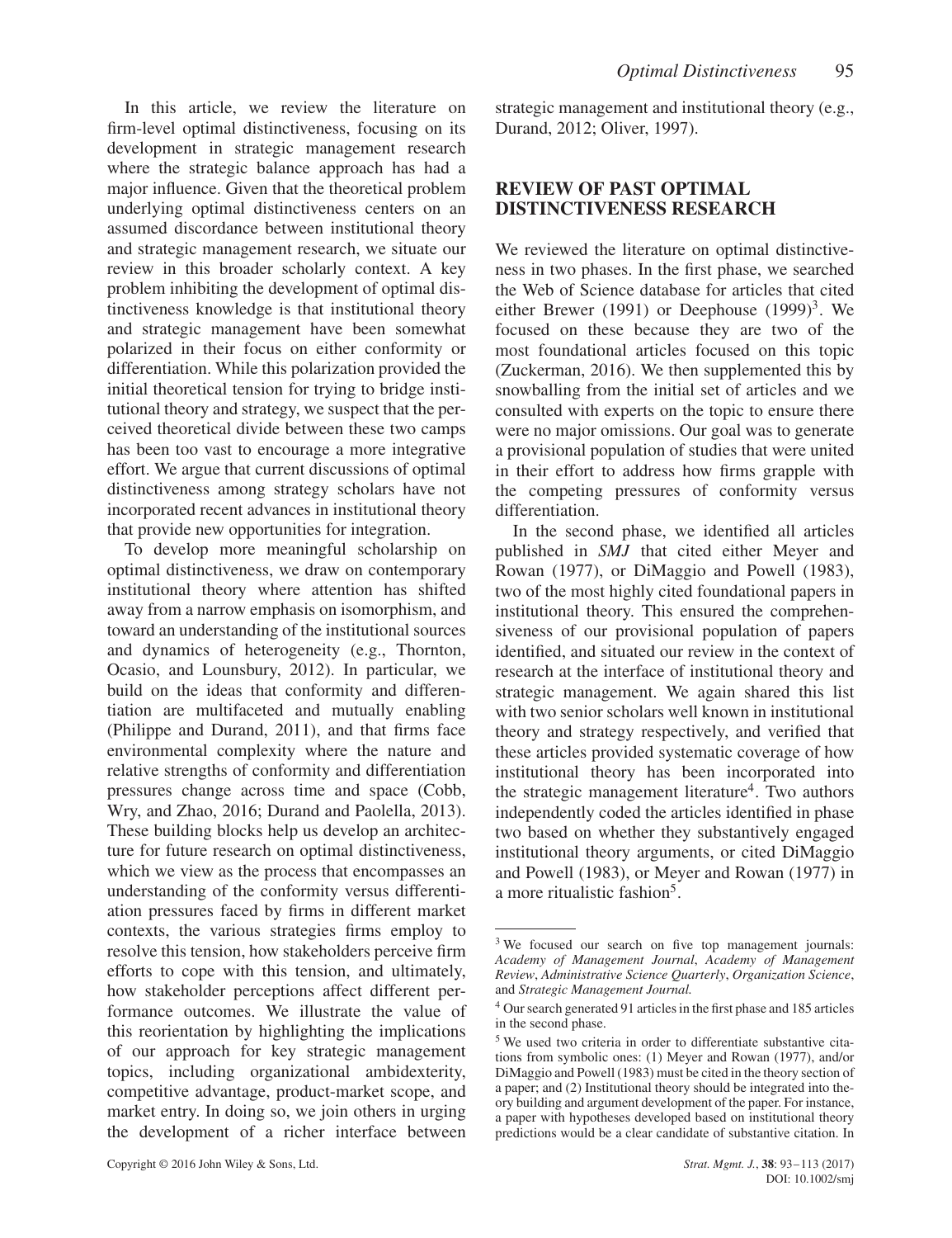

Figure 1. Institutional theory and optimal distinctiveness research in *Strategic Management Journal*. *Note:* DP: DiMaggio and Powell (1983); MR: Meyer and Rowan (1977); OD: Optimal Distinctiveness. The three trend lines are calculated based on a four-year moving average of articles

Figure 1 plots the number of articles identified from our literature review. It shows that the use of institutional theory in strategic management research has steadily grown since the late 1980s, leveling off around 2009. However, even though key institutional theory papers have been cited in a remarkable number of *SMJ* articles overall, most of the papers citing institutional theory do not substantively engage institutional arguments. While the number of papers in *SMJ* that draw on institutional theory more deeply is limited, they constitute a steady stream since the late 1990s. In addition, our figure shows that the trend line of articles substantively engaging institutional theory is in sync with the pattern of articles addressing optimal distinctiveness. While almost all optimal distinctiveness articles we identified explicitly connect to institutional theory, 60 percent of these substantively engaged institutional theoretic arguments, indicating that research on optimal distinctiveness has been a focal issue for bridging institutional theory and strategic management.

#### **Separated at birth: institutional and strategy research in the 1970s and 1980s**

Institutional theory and strategic management originated in the same era. Strategic management became formally organized with the creation of the Business Policy and Planning Division (now BPS) of the Academy of Management (AOM) in 1970, and more firmly established with the creation of *SMJ* in 1980 (Hambrick and Chen, 2008). Institutional theory emanated from sociology and research in the Organization and Management Theory Division (OMT) of the Academy of Management in the 1970s and 1980s where it continues to be a dominant and dynamic theoretical tradition (Lounsbury and Beckman, 2015). While the BPS and OMT divisions are two of the largest AOM divisions today and have extensive overlap in membership (e.g., ∼35% of OMT members currently have joint affiliation with BPS), institutional theory and strategic management were initially on separate trajectories with little overlap.

In addition to (and perhaps because of) their different roots and homes in the AOM, early institutional and strategy research fundamentally

contrast, a citation that simply appears in the result section to support an isomorphism control variable (e.g*.*, past adoptions) was coded as a symbolic citation. The coding work took one month to complete since each author read each article thoroughly. The two coders reached substantial agreement after their first round coding (Cohen's Kappa =  $0.78$ ). Any remaining disagreement was resolved by a collective deliberation among the whole research team.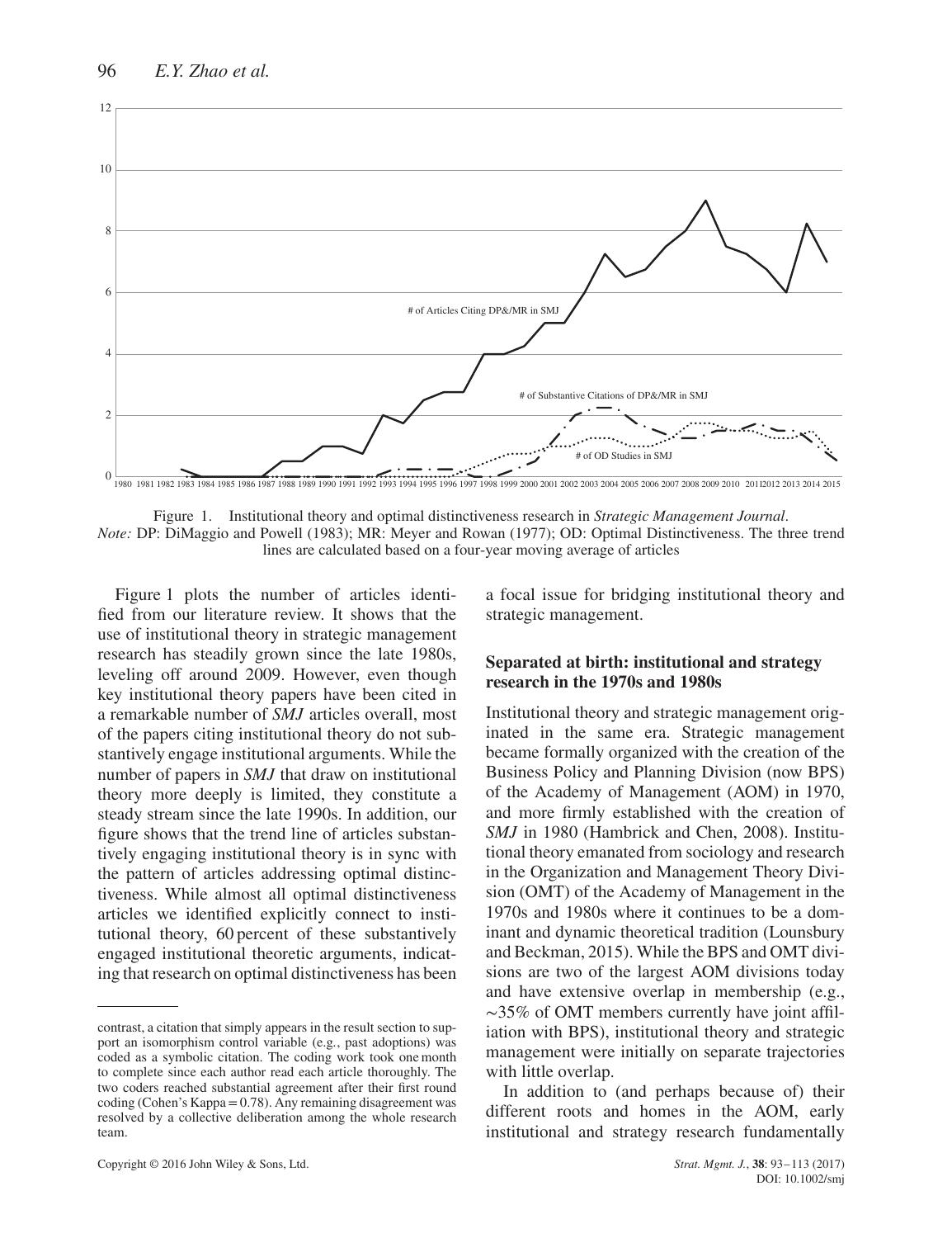differed in how firm performance was theorized. Strategy scholars argued that firms obtain sustainable competitive advantage by cultivating unique market positions (Porter, 1980) and developing resources and capabilities that are valuable, rare, and inimitable by rivals (Barney, 1991). They implement strategies that build on environmental opportunities and exploit internal strengths, while neutralizing external threats. A firm's unique positioning and competitive distinction is further buttressed by an internal alignment among key components of strategy and structure as well as an external alignment among key components of the environment and internal structure, generating an activity system that is more robust and resists piecemeal imitation (Miller, 1996).

By contrast, institutional theory, as developed in the 1970s and 1980s, focused on legitimacy as the key driver affecting organizational resource acquisition, survival, and performance (typically conceptualized as "effectiveness"). It was argued that organizations gain legitimacy by conforming to norms and beliefs, which provide cultural models for their behavior (DiMaggio and Powell, 1991; Meyer and Rowan, 1977). Most prominently, DiMaggio and Powell (1983) argued that highly structured fields or industries generate isomorphic pressures that lead to organizational homogeneity via coercive, mimetic, and normative forces. Thus, in opposition to competitive approaches to strategy, early institutional theorists stressed the constraining effect of institutions and the need for organizations to conform in order to gain legitimacy and avoid penalty. This conceptual bifurcation was reinforced by the differences in empirical studies of strategy and institutional scholars. Strategy scholars were interested in for-profit businesses, while institutional studies initially focused on structures and practices in governmental, public, and nonprofit organizations.

However, the openness of strategic management to organization theory research was apparent through the 1980s as behavioral and process approaches to strategy provided important alternatives to economistic conceptualizations of competitive processes (e.g., Huff and Reger, 1987; Ireland *et al.,* 1987; Pettigrew, 1992; Zajac, 1992). At the same time, institutional theory scholars began to question the environmentally deterministic nature of their perspective, highlighting the need to account for agency and competitive dynamics (DiMaggio and Powell, 1991; Oliver, 1992).

And the institutional theory lens was increasingly used to study for-profit firms in competitive markets (Haunschild, 1993; Haveman, 1993); this created conditions ripe for building bridges between the two scholarly fields.

## **The genesis and challenges of the strategic balance approach**

While institutional theory entered the strategy conversation in the late 1980s, substantive engagement between these two perspectives did not occur until the late 1990s. Our review of the literature suggests that the vast majority of articles at this interface incorporated institutional theory into the analysis of strategic behavior by conceptualizing institutions as a normative constraint encouraging sameness (DiMaggio and Powell, 1983). The publications in *SMJ* that aimed for more substantive integration of the two literatures were mainly grounded in Deephouse's (1999) idea of strategic balance—where managing the opposing pressures of conformity and distinctiveness is an optimal positioning strategy<sup>6</sup>. While the overall number of such publications is relatively small, this stream of work is important for the development of a broader strategic management research agenda on firm differentiation and performance. This should be of interest to a wide range of scholars, including those in institutional theory, cultural entrepreneurship, strategy as practice, and the growing interface of strategy and organizations.

Deephouse (1999) operationalized strategic balance as an intermediate level of strategic deviation; he measured it as the degree of deviance from a mean industry attribute position. He found a significant, curvilinear relationship between the mean deviation of commercial banks and their financial performance in the Twin Cities area. In particular, a commercial bank's return on assets relative to the industry mean first increases with the absolute difference between its asset strategy and the industry norm, and then decreases as the difference surpassed a certain threshold. Building on this, Deephouse argued that strategic balance theory can "help researchers better understand the trade-offs between differentiation and conformity. It can also help future managers identify the strategic balance

<sup>6</sup> Our review suggests that Brewer (1991) has had little impact on subsequent studies on firm-level optimal distinctiveness. Articles citing Brewer (1991) are primarily focused on individual or team levels (see also Zuckerman, 2016).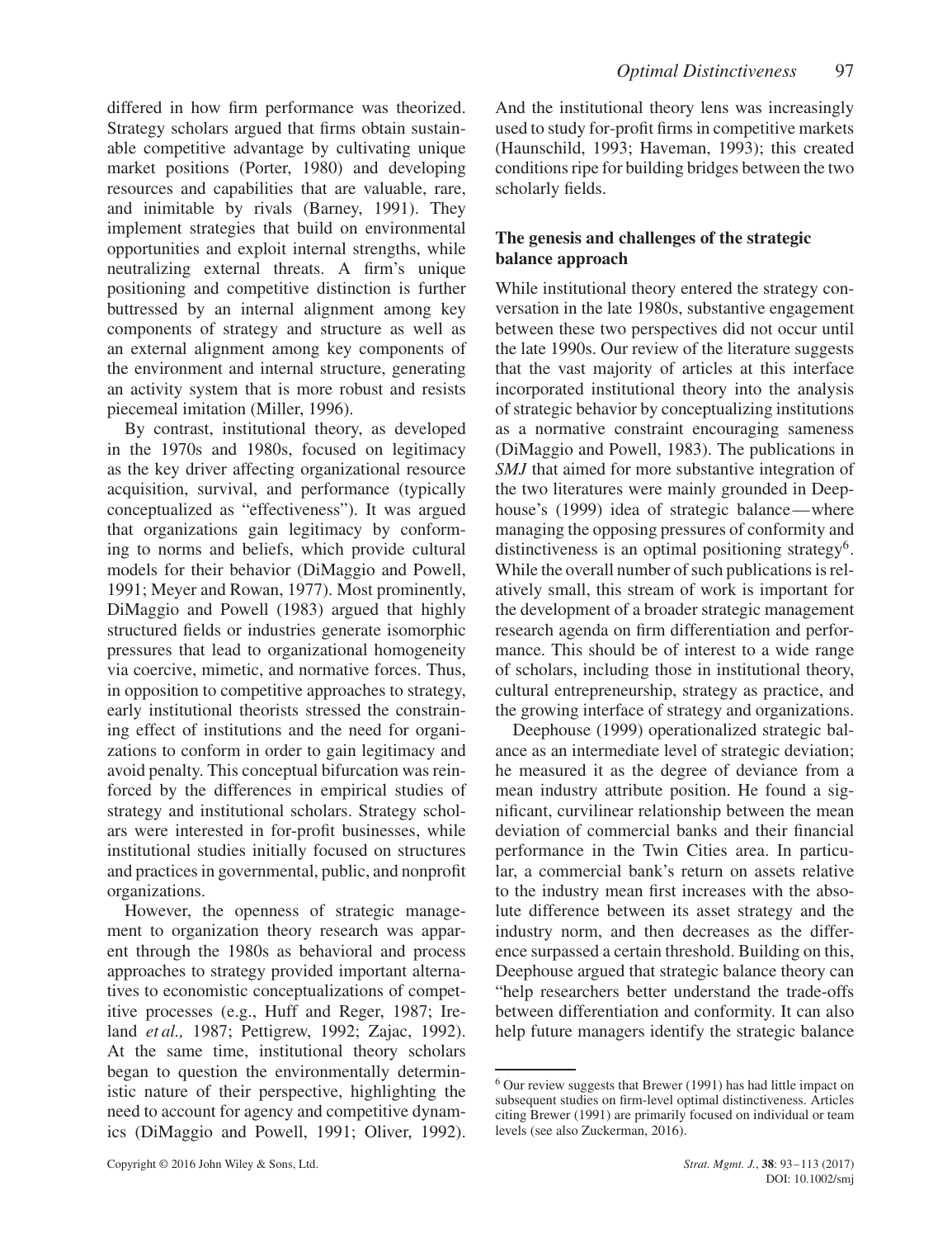point where the benefits of reduced competition are offset by the costs of legitimacy challenges" (1999: 159).

Researchers have applied the strategic balance idea in a variety of contexts, mainly using it as a key independent variable to explain organizational outcomes. These studies suggest that managers face challenges in balancing their asset strategies (Deephouse, 1999), strategic alliance portfolios (Das and Teng, 2000), innovation activities (Roberts and Amit, 2003), strategic group positioning (McNamara, Deephouse, and Luce, 2003), multimarket contact (Stephan *et al.,* 2003), strategic action repertoire (Basdeo *et al.,* 2006), corporate citizenship program content (Gardberg and Fombrun, 2006), and imitation versus innovation (Lieberman and Asaba, 2006). Research has also shown that managerial success in balancing these competing forces is associated with a variety of organizational outcomes such as strategic alliance stability (Das and Teng, 2000), return on assets (McNamara *et al.,* 2003), market entry (Stephan *et al.,* 2003), and stock market value (Zott and Amit, 2007). Other studies have adopted strategic balance as the dependent variable, examining its antecedents (e.g., Semadeni and Anderson, 2010) or conceptualized it as a mediator/mechanism explaining some indirect effects on organizational performance (e.g., Delgado-Garcia and Fuente-Sabate, 2010; Hiller and Hambrick, 2005).

Although this research on strategic balance has been illuminating, mixed findings have created challenges that require attention. For example, in the context of the U.S. video game industry, Cennamo and Santalo (2013) showed that an intermediate positioning might blur differences among platforms in the mind of key stakeholders (in this case, consumers) and fail to create distinct content offerings. As such, platform performance will decrease at intermediate levels of distinctive positioning, but increase at high and low levels of distinctiveness. And this is mediated by stakeholder perceptions, which has often been conflated with strategic position in this research stream. Zott and Amit (2007) provided a different challenge to the notion of strategic balance when they argued that in entrepreneurial firms, integrating novelty and efficiency-based conformity design elements into a business model is counterproductive. Similarly, Jennings, Jennings, and Greenwood (2009) showed that, contrary to a static interpretation of strategic balance theory, strategic differentiation

in employment systems among new firms in a dynamic knowledge-intensive service industry has a U-shaped relationship with organizational productivity.

One of the potential problems behind these contrary findings is that as strategic balance theory has been employed, scholars have assumed that there is a single, relatively static convergence point in organizational characteristics from which distinctiveness is judged in a market. Organizations positioned too far from the convergence point risk being ignored or sanctioned (Zuckerman, 1999). Although some markets may exhibit relatively static, single convergence points, such cases may be rare, and many markets may bear more convergence points because of multipoint competition (Fuentelsaz and Gómez, 2006), multiple strategic groups (Peteraf and Shanley, 1997), or rugged landscapes (Levinthal, 1997).

This is more likely the case in dynamic entrepreneurial markets such as video games that are subject to fads (Cennamo and Santalo, 2013). In such markets, it is difficult to integrate isomorphic and novel firm elements to achieve strategic balance, and a lack of coherence makes it challenging for external stakeholders to understand such integrative efforts (Martens, Jennings, and Jennings, 2007). Indeed, evidence suggests that organizations often find it challenging to sustain balance and tend to drift toward less novel behavior (Benner and Tushman, 2002). This may become further problematized when perceptions of conformity are rooted in conventionality as opposed to peer isomorphism (Durand and Kremp, 2016; Kim and Jensen, 2011). Hence, firms that choose an intermediate position might fail to enhance organizational legitimacy while also falling short of staking out a competitive position. Instead of helping managers identify a specific point of strategic balance, the strategic balance perspective might drive managers into a void of practical discretion, "offering no normative guidance regarding why one change might be preferable to another" (Durand and Calori, 2006: 93).

Thus, while strategic balance research has significantly enhanced our understanding of how firms cope with the oppositional demands for similarity and difference, the challenges identified suggest the utility of a broader and more dynamic research agenda on optimal distinctiveness. Such research needs to account for the *complexity* of organizational environments, the *processes* by which firms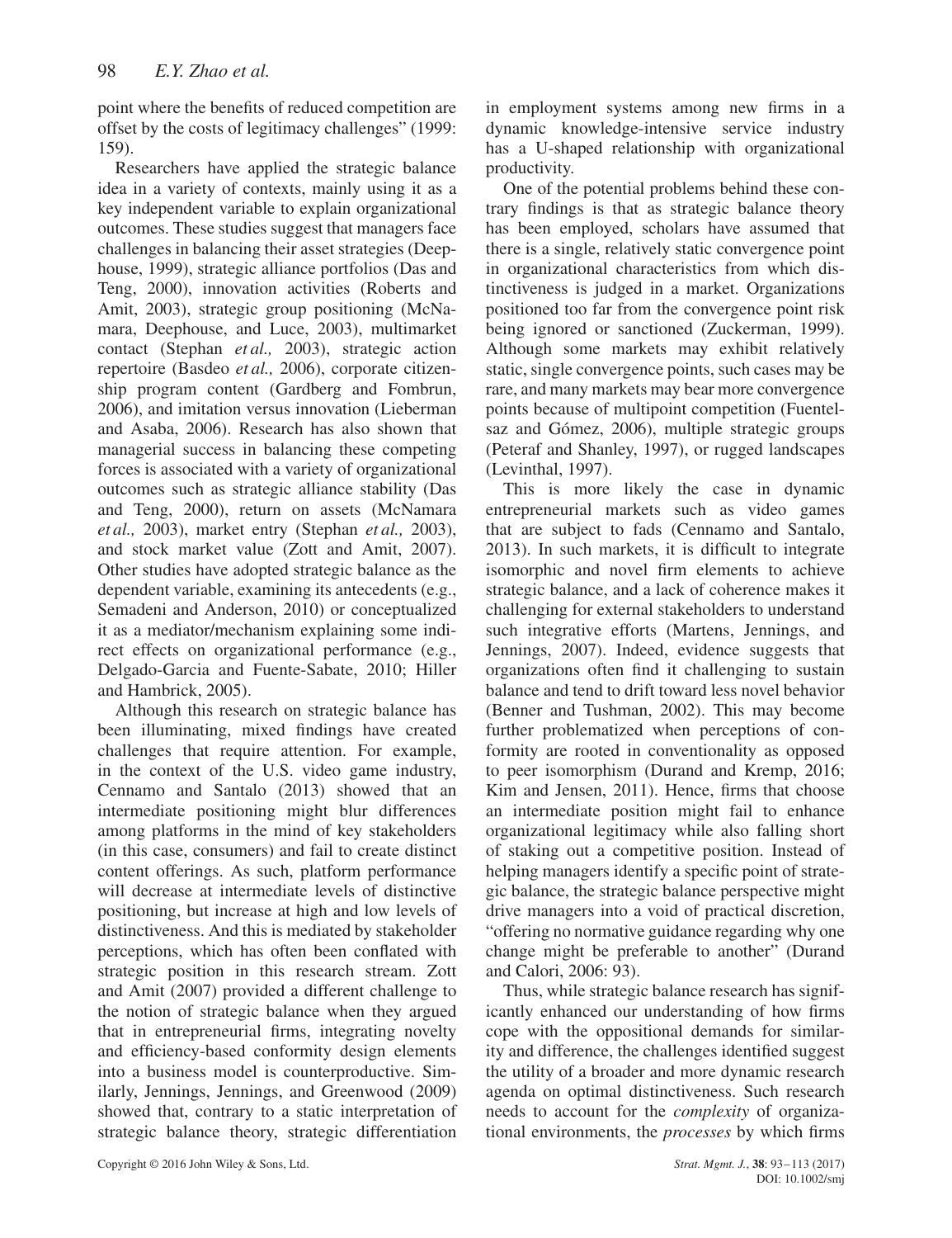strategically differentiate themselves to enhance performance outcomes, and the *mediating mechanism* of stakeholder perceptions. As we discuss in the next section, recent developments in institutional theory provide fodder for an enriched understanding of these issues.

## **TOWARD A NEW OPTIMAL DISTINCTIVENESS RESEARCH AGENDA**

A looming problem in the early development of institutional theory was the conceptualization of institutions as highly rigid and constraining. Research embracing this conceptualization documented isomorphism across a variety of settings (Scott, 2001). It was understood as a theoretical perspective that focused on organizational conformity to dominant social rules, offering limited leverage to explain organizational difference. As noted earlier, new developments in institutional theory have redirected attention away from isomorphism and toward the theorization of organizational heterogeneity (Lounsbury and Glynn, 2001; Thornton *et al.,* 2012), providing new opportunities to integrate institutional theory into strategic management. As part of this redirection, institutional environments are conceptualized as fragmented, contested, and dynamic (Durand and Jourdan, 2012; Durand, Rao, and Monin, 2007; Greenwood *et al.,* 2011). These theoretical shifts promise to enrich our understanding of optimal distinctiveness by highlighting how complexity in firm environments might support multiple optimal distinctiveness points (Chang and Wu, 2014; Madsen and Walker, 2015; Stettner and Lavie, 2014).

This theoretical shift was anticipated by Oliver (1997), who, drawing on institutional theory and the resource-based view of the firm, argued that firms' heterogeneity can be understood by their distinctive portfolios of resource and institutional capital. She suggested that sustainable competitive advantage depends on both resource capital (or firm specific value-enhancing assets and capabilities) and a firm's stock of institutional capital (the broader industry influences that can enhance or inhibit optimal use of resource capital). For example, in the context of the early automobile industry Rao (1994) showed how certification contests legitimated organizations, generating status orderings and firm reputations. Thus, legitimacy can be converted into firm-level institutional capital to enhance differentiation (Chang and Wu, 2014; Deephouse and Suchman, 2008).

The development of the institutional logics perspective has provided a more elaborate theoretical approach to the study of organizational heterogeneity by focusing on how fields and markets are comprised of various constellations of norms and beliefs that differentially shape firms, and can provide opportunities for strategic repositioning to appeal to different stakeholders (Durand *et al.,* 2013; Thornton *et al.,* 2012). Going beyond earlier efforts to highlight how actors differentially react to normative pressures (Oliver, 1991) or create new norms, research on institutional logics has highlighted the prevalence of multiple, sometimes competing, norms and associated pressures, and has directed attention toward how firms navigate and capitalize on this institutional complexity (Geng, Yoshikawa, and Colpan, 2016; Greenwood *et al.,* 2011; Zhao and Lounsbury, 2016). Recent research has emphasized how varied combinations of logics lead to differential strategic positions, stakeholder evaluations, and outcomes (Lee and Lounsbury, 2015; Zhao and Wry, 2016). For instance, Durand *et al.* (2007) showed how the success of efforts by French haute cuisine restaurants to strategically reposition themselves by integrating nouvelle cuisine practices hinged on whether key stakeholders perceived these efforts as code-preserving or code-violating.

This aligns with related developments in the study of categorization that have emphasized how firms successfully bridge or combine elements of different categories or relate to different stakeholders and their perceptions (Cattani *et al.*, 2016; Durand and Paolella, 2013; Gehman and Grimes, 2016; Kennedy and Fiss, 2013; Zhao, Ishihara, and Lounsbury, 2013). For instance, Wry, Lounsbury, and Jennings (2014) documented how nanotechnology start-ups were able to secure venture capital financing by successfully combining scientific and business practices. Pontikes (2012) showed that in software firms different stakeholders value different aspects of organizing, suggesting that optimal distinctiveness needs to be understood in relation to different stakeholders. Strategic action is more prominent in these contemporary approaches to institutional analysis, and provides a natural bridge to strategic management scholarship. In turn, we believe that the time is ripe to develop a broader research agenda on optimal distinctiveness that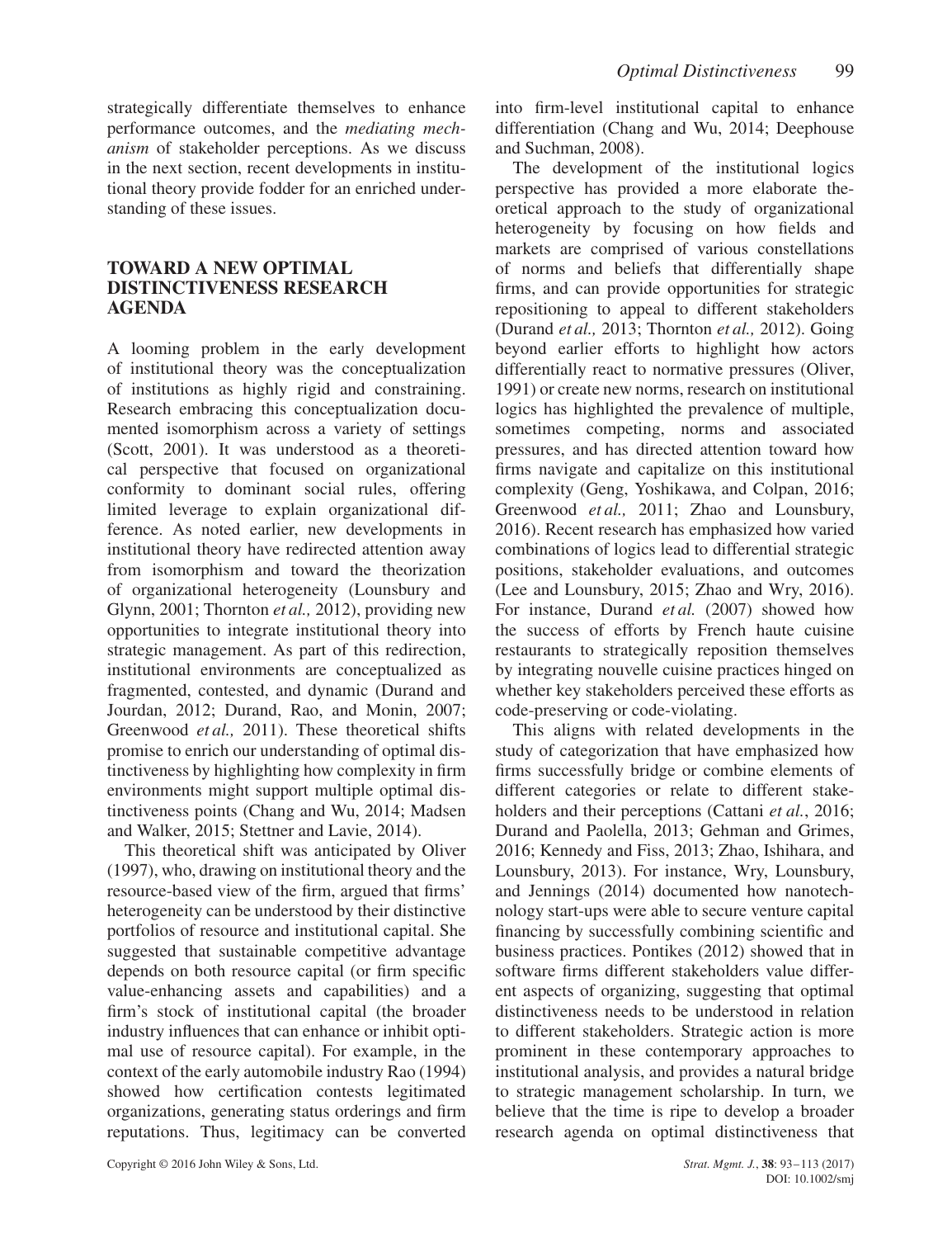| Perspective              | Strategic balance                                                                                                                                          | A renewed agenda                                                                                                                                                                                                           |  |  |  |
|--------------------------|------------------------------------------------------------------------------------------------------------------------------------------------------------|----------------------------------------------------------------------------------------------------------------------------------------------------------------------------------------------------------------------------|--|--|--|
| Description              | Firms strive to be "as different as<br>legitimately possible" (Deephouse, 1999:<br>147) by achieving an intermediate level<br>of strategic differentiation | Managing conformity and differentiation of a<br>firm by orchestrating multiple, interdependent<br>strategic dimensions in the context of<br>stakeholder multiplicity, organizational life<br>cycle, and industry evolution |  |  |  |
| Key assumptions          | Firms are evaluated based on the degree to<br>which they can balance toward a single,<br>relatively static convergence point                               | Firms are evaluated by multiple different<br>stakeholders on multiple strategic dimensions,<br>contingent on organizational life cycle stages<br>and industry development trajectories                                     |  |  |  |
| Strategic<br>orientation | Balance the trade-off between conformity<br>and differentiation                                                                                            | Effect a synergy between conformity and<br>differentiation                                                                                                                                                                 |  |  |  |
| Major precepts           | Optimize positioning on a single strategic<br>dimension by balancing                                                                                       | • Orchestration<br>• Stakeholder Multiplicity<br>• Managing Temporality                                                                                                                                                    |  |  |  |
| Managerial<br>discretion | Low. Focused on balancing a single<br>dimension                                                                                                            | High. Managing and orchestrating multiple<br>strategic dimensions in relation to multiple<br>stakeholders across time and space. Using<br>different firm dimensions as levers for<br>conformity and distictinveness        |  |  |  |

Table 1. Contrasting perspectives for resolving the firm-level optimal distinctiveness dilemma

provides a useful focal point for intellectual exchange between these scholarly worlds.

We propose three key dimensions for advancing our understanding of optimal distinctiveness. First, we argue for more research on how firms orchestrate a variety of strategic resources to manage conformity and differentiation pressures. We suggest moving beyond the single dimension focus that has characterized strategic balance research to explore various orchestrating mechanisms that firms employ across multiple strategic dimensions to achieve optimal distinctiveness. Second, we discuss how considering stakeholder multiplicity will further contextualize optimal distinctiveness studies, and enhance our understanding of the conditions under which multiple optimal distinctiveness points exist in a market. Third, we introduce the importance of managing temporality to the theorization of optimal distinctiveness by exploring both industry and organizational dynamics. While these research dimensions are neither mutually exclusive nor exhaustive, we believe that they provide useful starting points for a broader research agenda on optimal distinctiveness. Table 1 highlights some of the key differences between our renewed agenda and strategic balance research. Table 2 lists the three dimensions that underpin our proposed research agenda on optimal distinctiveness and presents their implications for selected strategic management topics that we discuss below.

## **Orchestration: integrative and compensatory mechanisms**

A key limitation of empirical research on strategic balance has been a focus on strategic differentiation on a single firm dimension, such as a commercial bank's asset strategy (Deephouse, 1999). However, if organizational environments are conceptualized as multiplex, achieving optimal distinctiveness should involve analyzing trade-offs and configuring strategic positions across multiple dimensions (Miller, 1986, 1996). While configurational approaches to strategy are reasonably well established, we still have limited insight into how various configurations are perceived by different stakeholders, and how they may generate optimal distinctiveness and better performance outcomes. Thus, we call for more research that explores how managers *orchestrate* various aspects of strategies, structures, and processes to achieve optimal performance. We suggest two key types of orchestrating mechanisms that could be an initial focal point for such research: *integrative orchestration* and *compensatory orchestration*.

## *Integrative orchestration*

The notion of integrative orchestration suggests that firms can conform in salient aspects of firm behavior (e.g., pricing, promotion, production, and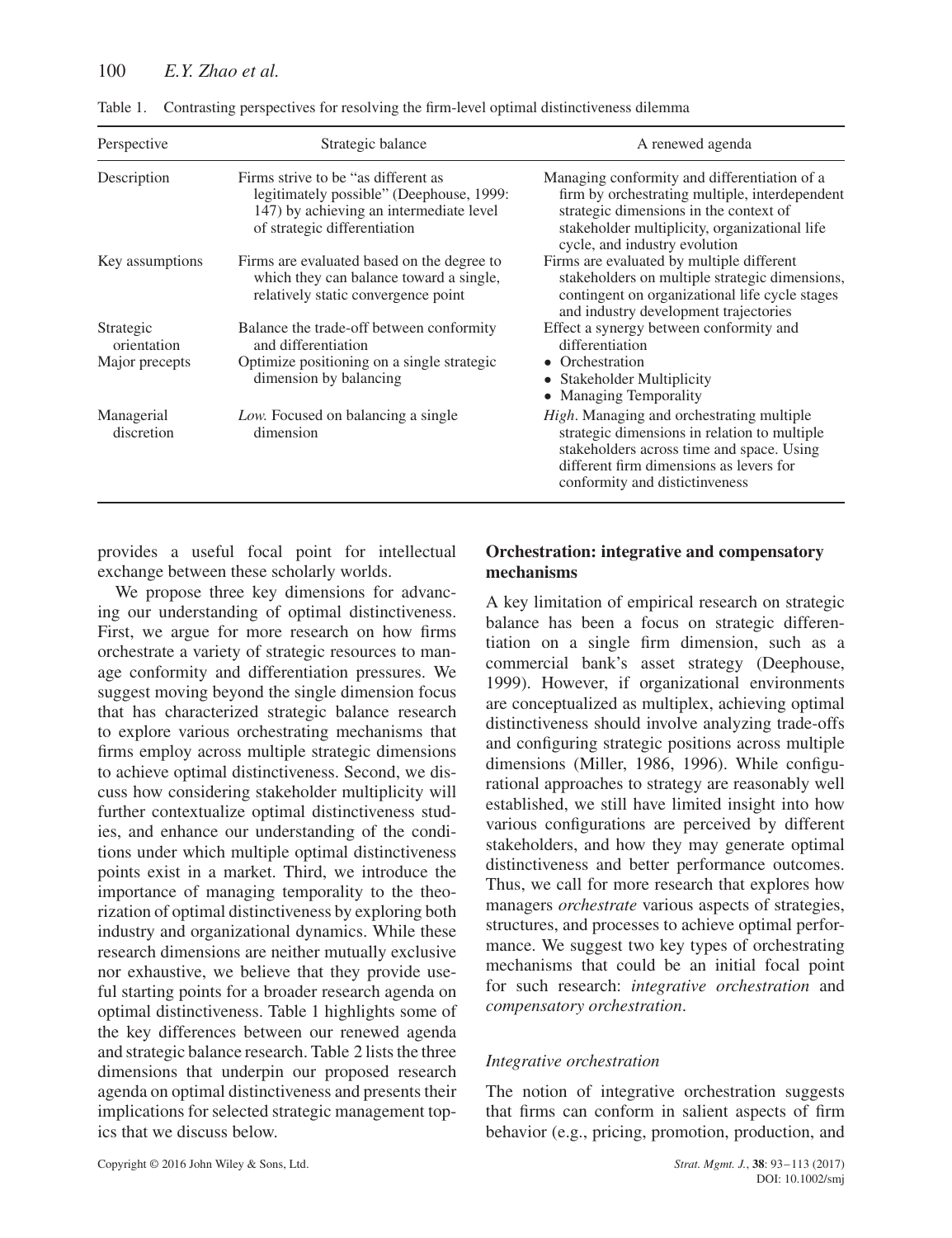|                   | Table 2. Dimensions of a renewed agenda on optimal distinctiveness and related research questions for select topics in |  |  |  |  |
|-------------------|------------------------------------------------------------------------------------------------------------------------|--|--|--|--|
| strategy research |                                                                                                                        |  |  |  |  |

| Dimensions               | Research questions for select topics in strategy research                                                                                                                                                                                                                                                                                                                                                                             |  |  |  |
|--------------------------|---------------------------------------------------------------------------------------------------------------------------------------------------------------------------------------------------------------------------------------------------------------------------------------------------------------------------------------------------------------------------------------------------------------------------------------|--|--|--|
| Orchestration            | Ambidexterity                                                                                                                                                                                                                                                                                                                                                                                                                         |  |  |  |
|                          | $\bullet$ How is the ability to manage internal paradoxes (e.g., exploration/exploitation,<br>efficiency/flexibility) affected by efforts to achieve strategic positions that are<br>optimally distinctive?                                                                                                                                                                                                                           |  |  |  |
|                          | Competitive advantage of incumbents versus new entrants                                                                                                                                                                                                                                                                                                                                                                               |  |  |  |
|                          | • How do institutional and economic forces jointly shape strategic positioning<br>and perceptions of optimal distinctiveness for incumbents and new entrants?<br>• Can incumbents achieve optimal distinctiveness by compensating for their<br>technical deficiency via institutional legacies?<br>• Can new entrants achieve optimal distinctiveness by compensating for their<br>institutional deficiency via technical competence? |  |  |  |
| Stakeholder multiplicity | <b>Product-market scope</b>                                                                                                                                                                                                                                                                                                                                                                                                           |  |  |  |
|                          | • How do firms exploit stakeholder multiplicity to achieve optimal distinctiveness<br>by developing operations in diverse geographies or maintain a diverse product<br>mix tailored to different kinds of stakeholders?                                                                                                                                                                                                               |  |  |  |
|                          | • How do firms make value chain decisions (vertical integration, partnership, or<br>acquisition) to manage product-market scope to achieve optimal distinctive-<br>ness?                                                                                                                                                                                                                                                              |  |  |  |
|                          | • What are the conditions (e.g., less institutionally constraining domains) under<br>which distinctiveness might be a focal point for product markets or modes of<br>operation?                                                                                                                                                                                                                                                       |  |  |  |
| Managing temporality     | Market entry                                                                                                                                                                                                                                                                                                                                                                                                                          |  |  |  |
|                          | • What is the contingent effectiveness of various positioning strategies for<br>new product markets (e.g., mimicry versus novelty) under temporally shifting<br>legitimacy and differentiation expectations?                                                                                                                                                                                                                          |  |  |  |

distribution), but configure them in complementary ways that are entirely unique. Indeed, Porter (1996) has suggested that the configuration of mutually reinforcing firm elements represents the essence of strategy. Porter provides examples of firms such as IKEA, whose sourcing practices, locations, layouts, catalogs, and self-assembly components, while individually unexceptional and institutionally unobjectionable, are entirely synergetic. That makes such strategies original and difficult for rivals to duplicate.

Alternatively, integrative orchestration might be achieved when an individual strategic decision is idiosyncratic and perceived by stakeholders as problematic, but its combination with other accepted strategic elements makes it legitimate, logically coherent, and credible. For instance, Sirmon and Hitt (2009) demonstrated that firm performance is optimized by making congruent resource investment and deployment decisions as opposed to maximizing or economizing either decision independently. In particular, they found that while, in general, firm performance suffers when investment decisions deviate from the industry norm, greater investment deviation enhances performance when it is coupled with supportive deployment decisions. In other words, orchestrating investment and resource deployment decisions can overcome the liability of differentiation (Danneels, 2002).

In short, integrative orchestration represents a system-level orchestrating mechanism. One way of implementing integrative orchestration is to ensure legitimacy by making individual organizational elements overtly representative of recognizable practices while their synergistic relationships are distinct. Alternatively, individual strategic decisions can be idiosyncratic, but when coupled with other supportive and congruent actions, they overcome the liability of differentiation. Thus, the whole matters more than any individual strategic element, and synergy among strategic elements is what matters most in conferring legitimacy and distinction.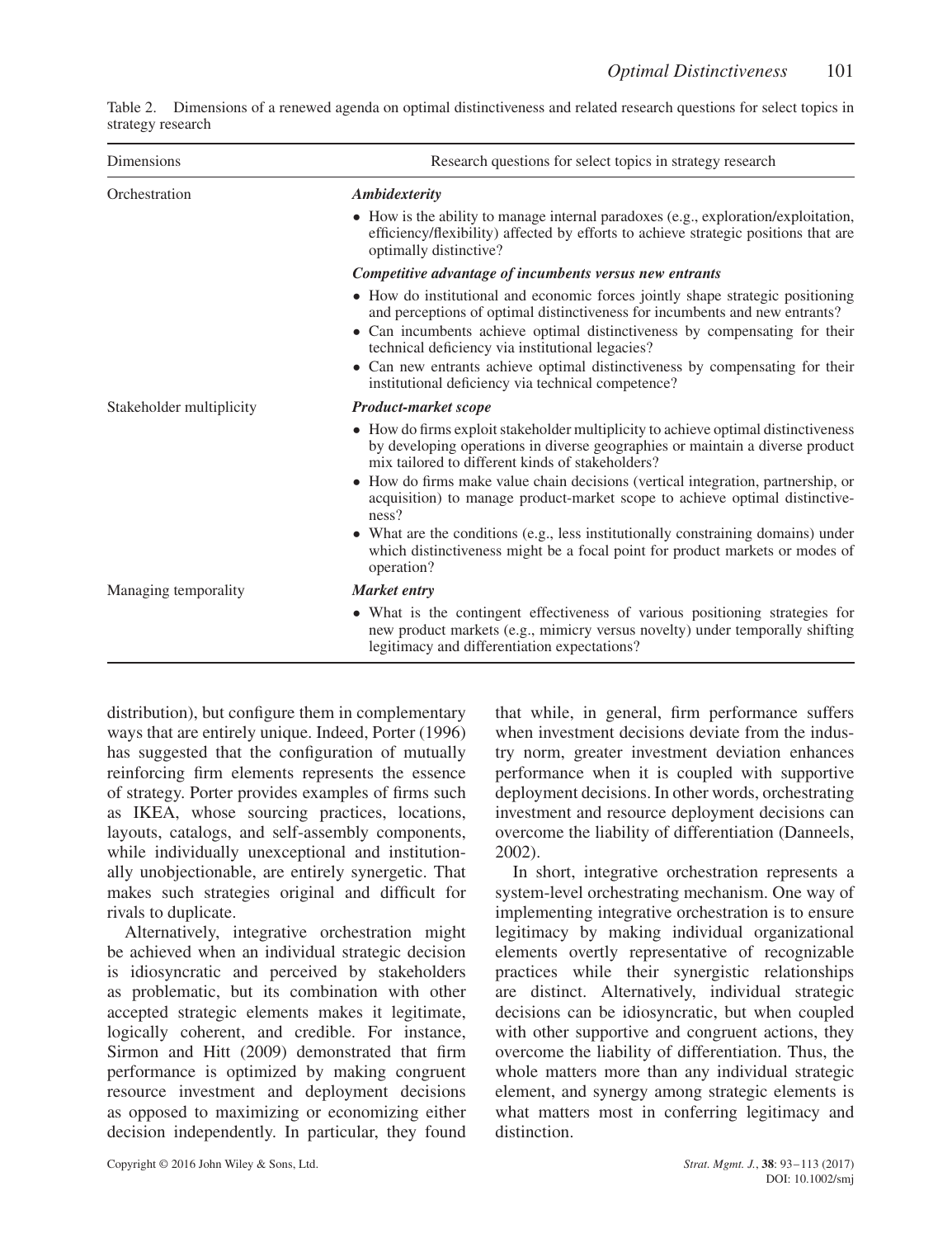## *Compensatory orchestration*

We posit that firms can also achieve optimal distinctiveness in a more piecemeal way via *compensatory orchestration*. The basic idea is that since firms are often evaluated on multiple (sometimes seemingly unrelated) strategic dimensions, deviation on one dimension can be compensated by a legitimacy gain on a different dimension. When faced with legitimacy challenges, managers may engineer ways to strategically reduce uncertainty and suspicion among key stakeholders. For instance, to overcome potential legitimacy challenges and achieve optimal distinctiveness, firms might conform assiduously in either symbolic gestures or visible strategic behavior to compensate for unorthodoxies or deviations from stakeholder expectations.

Some research has suggested that firms can configure different dimensions of firm strategy to achieve legitimacy and differentiation simultaneously. For example, Bowen, Siehl, and Schneider (1989) suggested that extensive customer service may be a means by which manufacturing firms achieve product differentiation when the core product itself is relatively undifferentiated. Miller, Le Breton-Miller, and Lester (2013) showed that stakeholders' suspicion of "unorthodox" governance forms, like family ownership, may be neutralized by visible conformity in strategic behaviors such as production or operations strategy, product research and development, marketing, financial strategy, reinvestment policy, and risk orientation. Philippe and Durand (2011) suggested that firms might selectively conform to one dimension of an industry norm while deviating on another (in their case, compliance with a socially approved goal versus level of procedural commitment) so as to gain some discretionary power while still reaping benefits.

## *Implications for other strategic management topics*

The aforementioned research has not been targeted toward the problem of optimal distinctiveness. Hence, more systematic research on how managers manipulate different strategic levers to enhance perceptions of strategic positioning is required. The use of orchestration to achieve optimal distinctiveness has important implications for other strategic management topics. For instance, it is useful for advancing studies on organizational ambidexterity. Originally defined as an approach balancing exploitation and exploration, organizational ambidexterity has been increasingly used to refer to a firm's ability to simultaneously manage a variety of "paradoxical" trade-offs such as efficiency and flexibility (Birkinshaw and Gupta, 2013; Simsek, 2009; Tushman and O'Reilly, 1996). While most studies suggest a positive impact of ambidexterity on organizational performance, recent studies present equivocal results, stirring debates regarding the nature and value of organizational ambidexterity (Simsek, 2009). These ambiguities may be affected by an exclusive focus on intra-organizational dynamics with a lack of attention to mechanisms beyond organizational boundaries through which ambidexterity is managed.

A focus on integrative orchestration to achieve optimal distinctiveness might be useful for encouraging scholars to incorporate more of an inter-firm focus in studying ambidexterity, accounting for the role of partners, networks, and larger ecosystems. For instance, firms can orchestrate various modes of operation (e.g., internal organization, alliances, acquisitions), and simultaneously explore and exploit across organizational boundaries so as to become optimally distinctive (Capron and Mitchell, 2012; Stettner and Lavie, 2014). A general question that could guide this research on ambidexterity and optimal distinctiveness might be:

*How is the ability to manage internal paradoxes (e.g., exploration/exploitation, efficiency/flexibility) affected by efforts to achieve strategic positions that are optimally distinctive?*

The competitive advantage of incumbents versus new entrants in industry evolution studies is another stream of research that might be informed by our notion of compensatory orchestration. Most conventional studies on industry evolution in strategic management control for institutional processes, and examine how economic efficiency and firm capabilities determine market entry and exit patterns and performance differences between incumbents and new entrants (Klepper and Simons, 2000). Different endowments of past experience and technical competence are expected to be major drivers of the performance differences between incumbents and new entrants (Madsen and Walker, 2015). However, industry evolution is not only driven by economic efficiency, but also institutional factors including evaluations of various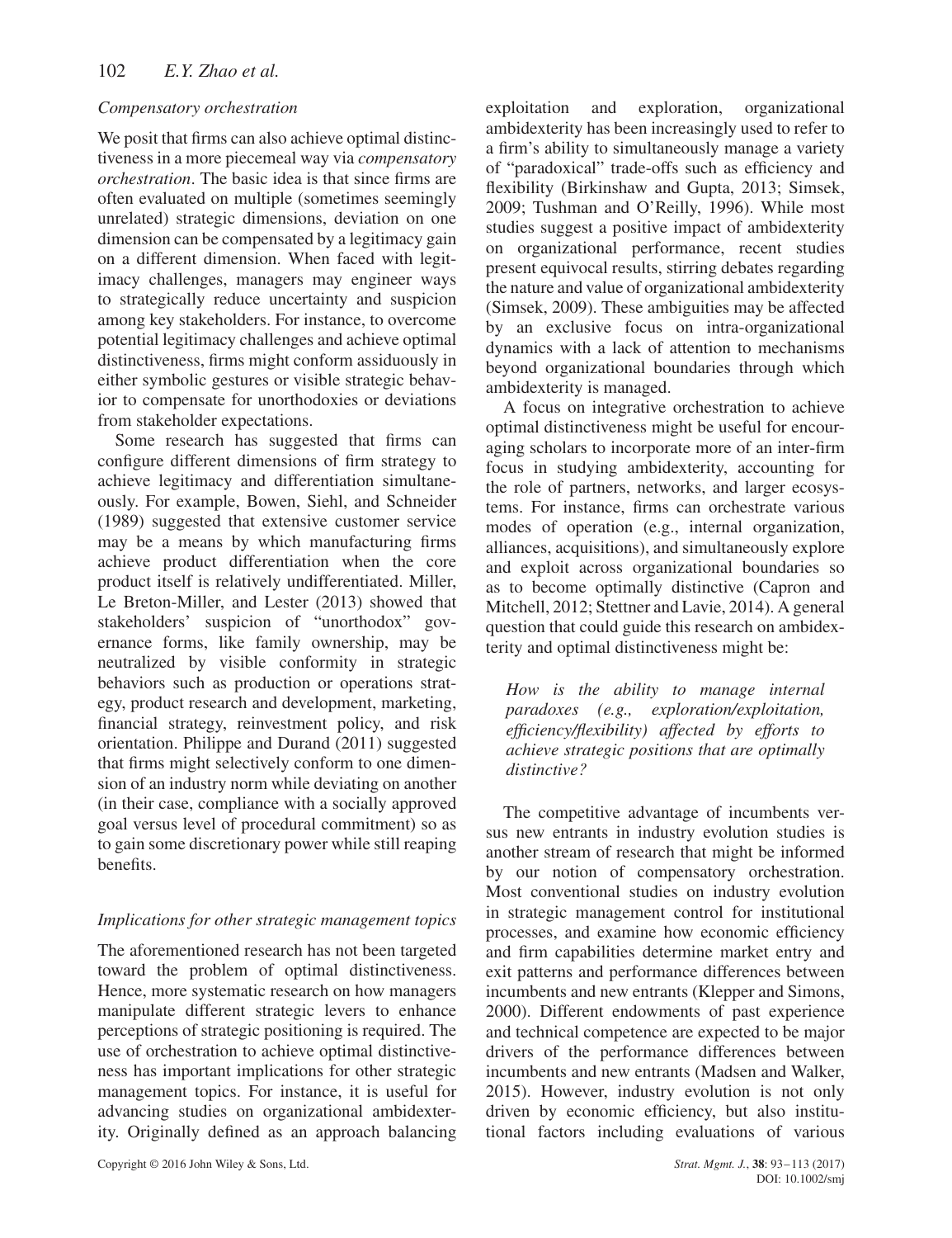stakeholders. This is especially true where the institutional environment exerts a strong influence on the functioning of markets.

Our approach suggests that the interplay of market and institutional forces may open up opportunities for both incumbents and new entrants to adopt different optimally distinct market positions. This is evident in the development of specialist niche segments in mass markets where market entry is driven by an influx of specialists (Carroll and Swaminathan, 2000). In such situations, it is possible for both kinds of firms to create and sustain competitive advantage. Without considering institutional processes, we might expect that new entrants with updated technical competence and market adaptability should simply outperform incumbent firms. However, institutional legacies can provide resources for incumbents that compensate for their technical inefficiency or lack of adaptability, enabling them to survive threats from new entrants. For them, optimal distinctiveness would favor conformity. Valuable institutional legacies may include government relations, political influence, and reputation (Chang and Wu, 2014; Madsen and Walker, 2015). Conversely, new entrants may use technical efficiency to compensate for their deficiency in institutional resources, thus favoring differentiation (Madsen and Walker, 2007). Overall, both incumbents and entrants may excel by embarking on alternative paths to orchestrate their unique combination of resources (Chang and Wu, 2014). A couple of research questions follow:

*How do institutional and economic forces jointly shape strategic positioning and perceptions of optimal distinctiveness for incumbents and new entrants?*

*Can incumbents achieve optimal distinctiveness by compensating for their technical deficiency via institutional legacies?*

*Can new entrants achieve optimal distinctiveness by compensating for their institutional deficiency via technical competence?*

## **Stakeholder multiplicity: geographic and psychographic distinctions**

A firm's optimal distinctiveness rests on a constant interplay between managerial agency and stakeholder evaluation. This requires that managers explore and adapt to differences in evaluative frameworks across *different types of stakeholders*, and understand the malleable nature of their resources and capabilities under heterogeneous stakeholder expectations. Firms striving for optimal distinctiveness must be attuned to which organizational attributes have the potential of complementing and reinforcing each other, and thus, constitute the strategic toolkits available to them when faced with different stakeholders.

Different stakeholder groups often view firms through unique lenses (Carter and Deephouse, 1999). A particular stakeholder group may have been socialized to value (or ignore) certain firm dimensions as part of the process of developing their evaluative lens (Fisher, Kotha, and Lahiri, 2016). Unraveling this socialization process will help us understand why different stakeholder groups embrace different evaluative lenses and have different standards for judging differentiation and legitimacy. While organizational stakeholders can differ across a variety of dimensions, we highlight two key dimensions of difference: geographic and psychographic.

## *Geographic distinctions*

Past studies have suggested that stakeholders might be segmented by geographic location because they adopt unique logics and evaluative frameworks when judging firms due to path dependent historical developments, policy priorities, culture and traditions, and statutes and regulations. For example, American and French wine industries are guided by different classification systems: American wines are classified primarily by grape variety, while French wines are classified primarily by appellation based on geographic origin. Zhao (2005) demonstrated that the different classification systems are socially constructed, resulting from political struggles and negotiations among different interest groups in the two countries (also see Lounsbury and Rao, 2004). Such classification differences have an impact on what's considered legitimate and appealing wine in the United States versus France.

Similarly, Lounsbury (2007) found significant differences in money management logics between Boston and New York mutual funds. He showed that Boston funds, under a trustee logic, embraced more conservative, cost-focused practices and resisted aggressive investing techniques. In contrast, New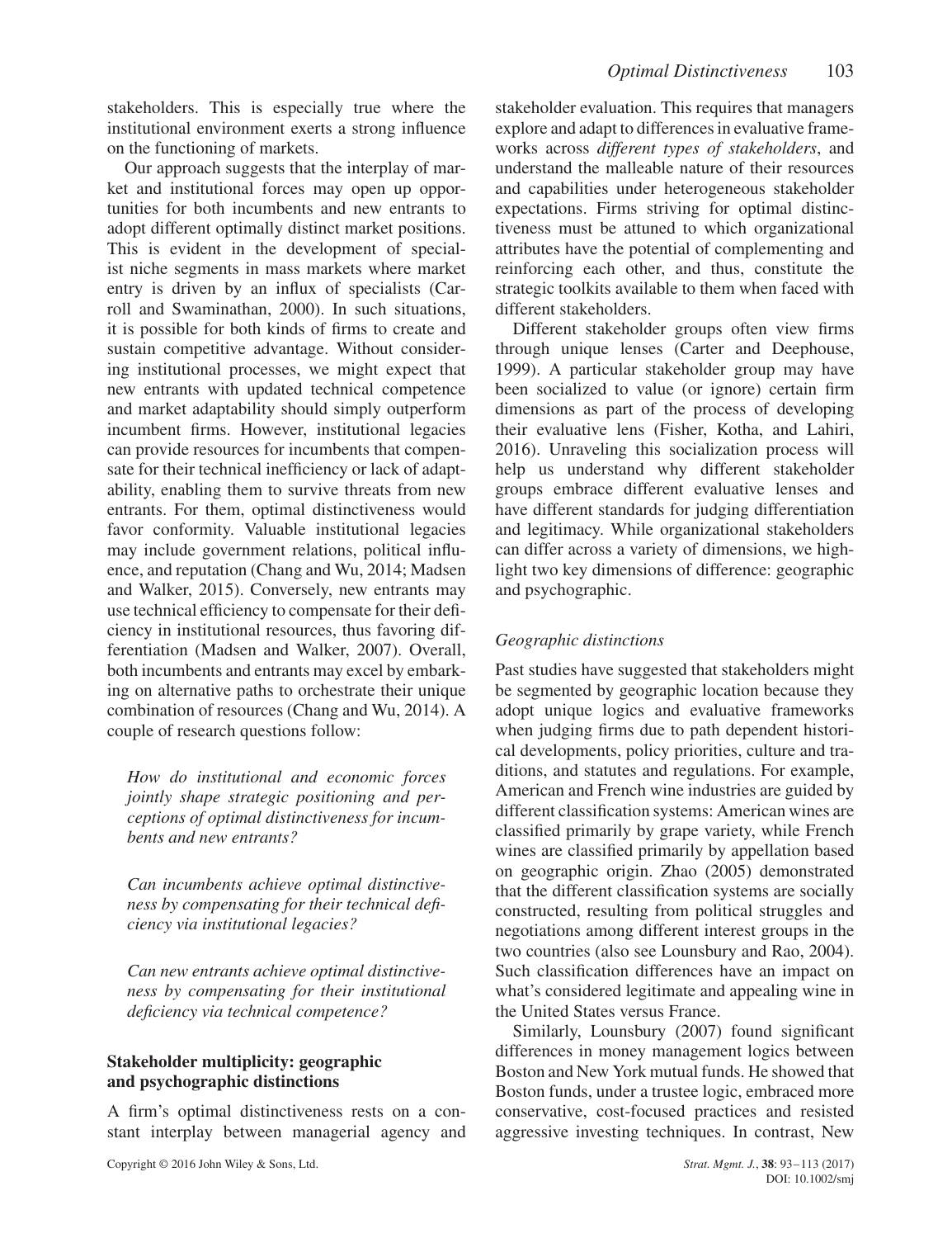York funds followed a market logic that valorized performance more than efficiency, and tended to incorporate more sophisticated financial analysis and active trading styles. Firms attended to these key geographical differences when aligning organizational attributes for optimal distinctiveness.

# *Psychographic distinctions*

In addition to being segmented by geographical locations, stakeholders may also be distinguished by their perceptions and intentions. For example, organizational stakeholders have been categorized as either "market-takers" or "market-makers" (Pontikes, 2012). Market-takers (e.g., consumers) rely on default categories in evaluating goods and thus are unlikely to tolerate ambiguous labels and difficult-to-classify products or services. Market-makers (e.g., venture capitalists) instead favor flexibility and novelty, and thus, prefer ambiguous classifications and innovative offerings. Therefore, to present an optimally distinct image to a specific stakeholder, mangers need to be aware of the stakeholder's role and position, and activate organizational attributes accordingly.

Kraatz and Block (2008) described numerous instances of organizations (e.g., hospitals, arts organizations, and universities) operating in institutional environments with different groups of stakeholders embracing diverse roles and exerting pluralistic demands. In these cases, optimal distinctiveness means something different for each group of stakeholders with unique needs. This makes it challenging to configure an organization for optimal distinctiveness across all stakeholder groups. Similarly, research in entrepreneurship has shown that investor evaluations of new ventures differ substantially, depending on the investor's professional background (Franke *et al.,* 2006), personal values (Matusik, George, and Heeley, 2008), and cognitive styles (Murnieks *et al.,* 2011). Therefore, as organizations attempt to appeal to stakeholders with different backgrounds, values, or ways of thinking, the challenge of being perceived as optimally distinct increases because of variation in evaluation criteria.

## *Implications for other strategic management topics*

The stakeholder multiplicity component of our renewed approach to optimal distinctiveness has important implications for other strategic management topics such as product-market scope.

While there is a robust legacy in the strategic management literature on both corporate and business level product-market scope (Danneels, 2002), one of the most important and yet neglected aspects of this research is the extent to which scope decisions relating to product and market breadth and segmentation can widen or narrow the possibilities of straddling differentiation and institutional concerns (Delios and Beamish, 1999). Our approach suggests that firms can more easily appease different kinds of stakeholders by orchestrating their strategic product-market mix to emphasize distinctiveness in some product lines, and conformity in more institutionally constraining domains (Oliver, 1991), thus segregating firm activities in a way to achieve multiple optimally distinctive positions. We know very little about the costs and benefits to performance of such a strategy.<sup>7</sup>

These opportunities may be most prominent for firms with diverse stakeholder groups with unique expectations. For example, firms may exploit stakeholder multiplicity by operating across diverse geographies with differing levels of institutional maturity; they may try novel approaches in the emerging regions where there are institutional voids, while sticking to tradition and convention in their more institutionally constrained settings (Khanna and Palepu, 2000; Miller and Chen, 1996). Options to exploit stakeholder multiplicity to achieve optimal distinctiveness may be more limited where firms are confined to a single market, and where vulnerabilities of being insufficiently differentiated must be traded off more directly with potential legitimacy problems. Similarly, firms with diverse product-market portfolios may construe their product mix to embrace more visibly those legitimate product categories that attach more directly to their reputation, while at the same time attempting untried innovations among their as yet less familiar offerings (Durand *et al.,* 2013).

Product-market competition also involves key strategic decisions related to the trade-offs among vertical integration, partnerships and alliances, and business acquisitions (Capron and Mitchell, 2012). Once again, this literature too rarely considers the potential institutional benefits and liabilities of these critical aspects of strategy. A firm's

<sup>7</sup> But see Durand and Kremp (2016), and Kim and Jensen (2011) on the antecedents and consequences related to conventionality.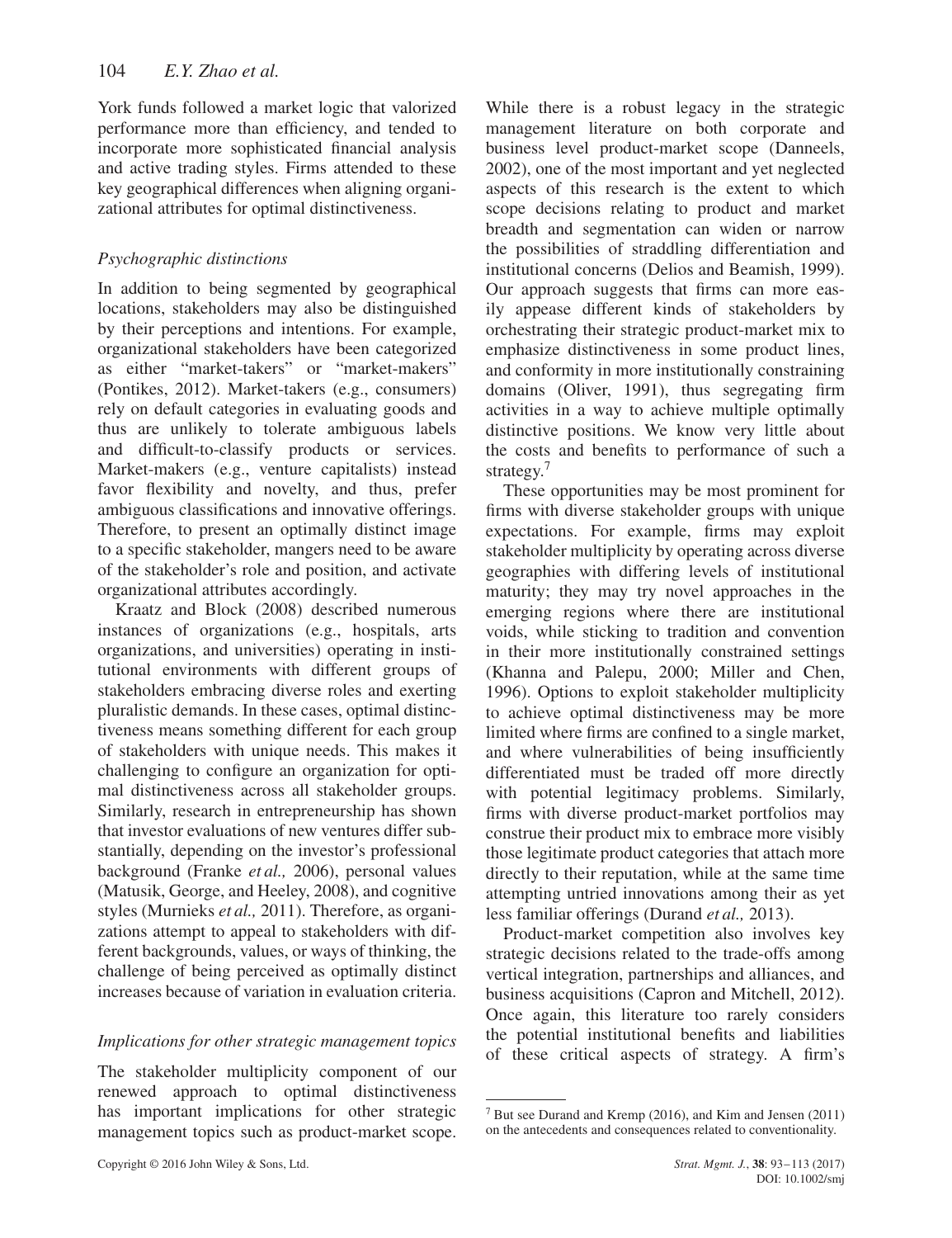ability to achieve institutionally endorsed differentiation can be enhanced by orchestrating one's partnerships and the depth of the value chain. Outsourcing allows firms to concentrate on the parts of the value chain where they create differentiation and excel, while having their partners handle tasks that may be accompanied by a more demanding institutional environment (Quinn and Hilmer, 1994). Business acquisitions can also be an important vehicle for enlarging product-market reach to provide firms with more leeway to orchestrate their product and market orientations and exploit stakeholder multiplicity to achieve optimal distinctiveness. When acquired units keep their original names and locations, they can be used to test novel offerings and approaches without jeopardizing the reputation of the parent company. By contrast, although backward integration can facilitate differentiation, it may encompass activities that threaten some stakeholders (Stettner and Lavie, 2014). In short, how value chain decisions affect optimal distinctiveness requires more systematic attention. Several research questions follow:

*How do firms exploit stakeholder multiplicity to achieve optimal distinctiveness by developing operations in diverse geographies or maintain a diverse product mix tailored to different kinds of stakeholders?*

*How do firms make value chain decisions (vertical integration, partnership, or acquisition) to manage product-market scope to achieve optimal distinctiveness?*

*What are the conditions (e.g., less institutionally constraining domains) under which distinctiveness might be a focal point for product markets or modes of operation?*

#### **Managing temporality: industry development and the organizational life cycle**

A firm may need to constantly adjust to the shifting nature of institutional and competitive forces to achieve optimal distinctiveness at different points of its industry's development and its own organizational life cycle. In this section, we discuss the implications of both industry development and organizational life cycles for the temporal evaluation of a firm's optimal distinctiveness.

## *Industry development*

Industry development may shift the conformance versus differentiation pressures that firms face, powerfully influencing how managers cope with and respond to competing demands to achieve optimal distinctiveness. While different industries vary in their evolutionary paths, they normally emerge with new entrants showing substantial heterogeneity. The entrants may vary in terms of resources, capabilities, and strategies for serving the industry. This is because consumer preferences are nascent and uncertain, and dominant designs have not taken root. As a result, industry emergence is often characterized by an era of experimentation where new entrants strive to understand and develop consumer interests (Anderson and Tushman, 1990; Suarez, Grodal, and Gotsopoulos, 2015). At this stage, optimal distinctiveness favors differentiation over conformity. Over time, as producers and consumers converge on a specific product architecture and dominant design (Suarez and Utterback, 1995), producers may shift their attention from exploration to exploitation (March, 1991). Optimal distinctiveness at this stage would require higher levels of conformity and less differentiation.

We recognize that the evolution of some industries may defy the general pattern described above. For instance, they may start with established regulations that promote conformity. Some regulations might be very specific and designed to benefit or protect a certain set of firms, and thus, often promote inefficient actions and lead to a lack of incentive for innovation (Dean and Brown, 1995). Alternatively, softer regulations might leave firms considerable discretion to develop their business models (Navis and Glynn, 2010). In either case, legitimacy-building is a major concern as an industry emerges and firms need to demonstrate sufficient similarity in order to be recognized and valued by stakeholders as part of a viable market category (Kennedy, 2008; Navis and Glynn, 2010). As a new industry grows, increasing legitimacy will then enable and encourage more differentiation among firms so as to become optimally distinct within a recognized category. Therefore, achieving optimal distinctiveness might involve conformity in the early stages of a new industry, with increased differentiation later. For example, Wry, Lounsbury, and Glynn (2011) argued that conformity pressures are especially strong early on as actors collectively mobilize to tell a common story to enhance

Copyright © 2016 John Wiley & Sons, Ltd. *Strat. Mgmt. J.*, **38**: 93–113 (2017)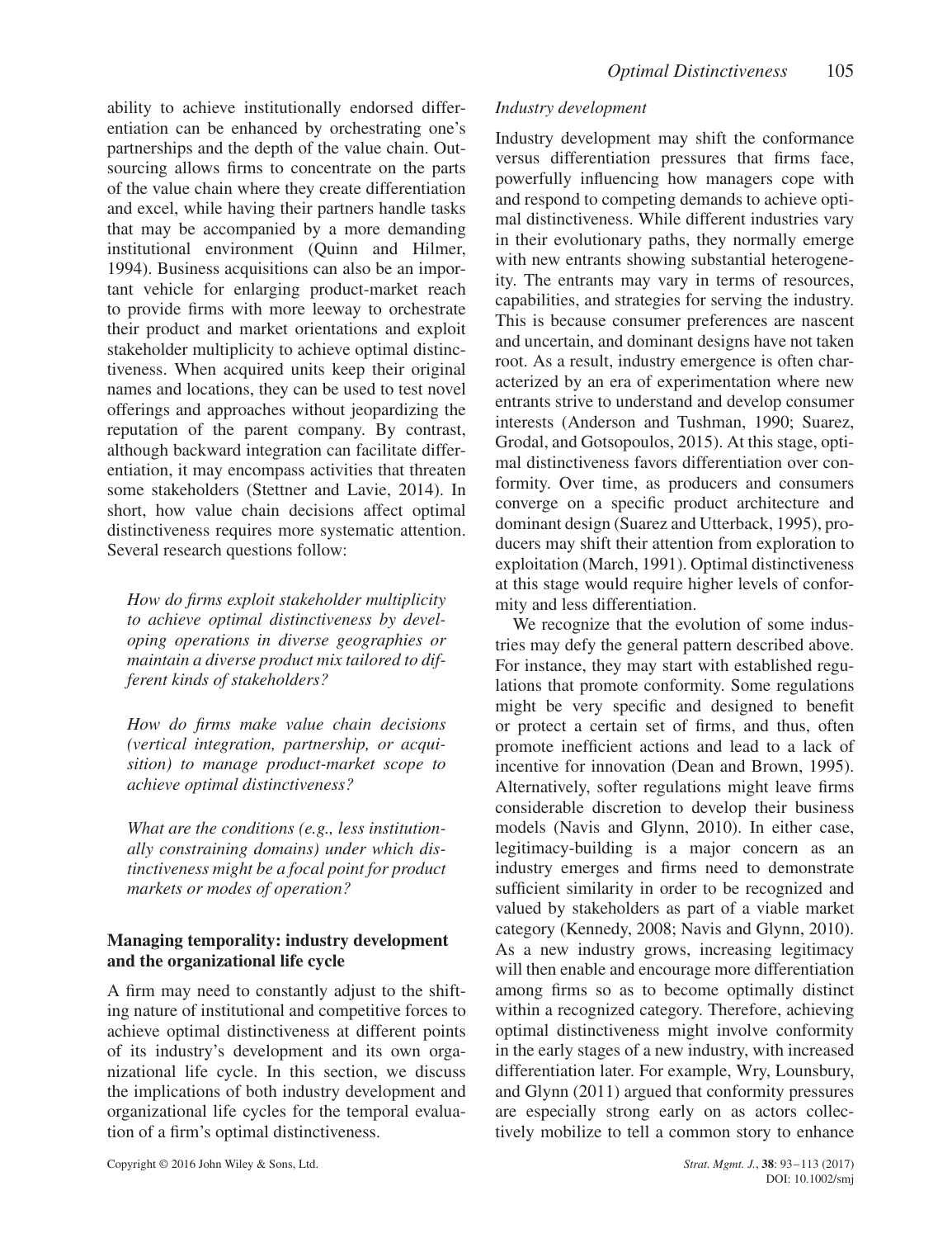acceptance and knowledge of their new industry. They suggested that after a collective identity is established to foster legitimacy and recognition, differentiation is increasingly tolerated (also see Hsu and Grodal, 2015).

In addition, industry development may not follow a linear path, but experience fundamental institutional changes due to economic, political, or cultural shocks. In this situation, legitimacy expectations are in flux while competitive anchors shift and intensify over time. A good example with such an evolutionary trajectory is an industry characterized by fads and fashions such as entertainment and apparel markets. In this case, optimal distinctiveness requires that firms follow the fashion, first by conforming to the fashion setter's features early on when these features are most appealing to consumers, and then by adding nuanced variations as the product space becomes crowded. Such a fashion-following strategy requires that firms constantly identify market leaders, chase and mimic their successful attributes, and increasingly differentiate from fashion setters in order to appeal to consumers.

## *Organizational life cycle*

Organizational growth and development factors may impact the optimal distinctiveness challenges confronting firms. Scholars have used the biological metaphor of the life cycle to model the stages of organizational growth and recognize that organizations confront different issues at various stages of their development (Chandler, 1962). Underlying this research is the theme that an organization is subject to different competitive challenges and stakeholder expectations at different life cycle stages. For instance, the competitive challenge associated with establishing a new customer base in the early stages of an organization's development are quite different from that of protecting an existing customer base and adapting to changes in customer demands in later life cycle stages (Dodge, Fullerton, and Robbins, 1994). The shift from accessing new customers to protecting and retaining existing ones will shape how organizations wrestle with the conformity versus differentiation dilemma over their life cycles. Managers of newer organizations may perceive that they have less to lose and more to gain from higher levels of differentiation and lower levels of conformity as they have fewer institutional expectations and fewer parties to disappoint.

In contrast, established organizations in later stages of the life cycle with preexisting customer bases may be less inclined to differentiate for fear of alienating themselves from their major customers (Christensen and Bower, 1996).

Shifts in the nature and requirements of other key stakeholders (e.g., capital providers, employees) over an organization's life cycle also may affect the nature of optimal distinctiveness. For example, Fisher *et al.* (2016) described how, in the early phases of the life cycle, technology ventures often depend on resources from research granting agencies, guided by a science logic, to advance technical knowledge. As it develops, the venturer may seek resources from venture capitalists who rely on a market logic to evaluate a venture's worth. Subsequent growth of the venture may provide an opportunity for an IPO, at which time institutional investors with a corporate logic become salient. Thus, as a venture moves through progressive life cycle stages, it faces different expectations for conformity and differentiation from different critical resource providers guided by distinct institutional logics.

## *Implications for other strategic management topics*

The focus on managing temporality in our approach has obvious implications for the study of market entry where a core strategic dilemma revolves around the decision to imitate versus pursue more novel innovations (Lieberman and Asaba, 2006). Some scholars argue that fast followers that closely mimic a market leader benefit by attracting consumer interest before a market is saturated (e.g., Lee *et al.*, 2000). Others maintain instead that waiting to learn from incumbents to differentiate and improve on their products helps to grab market share and increase performance (e.g., Ethiraj and Zhu, 2008; Katila and Chen, 2008). Empirical support for these two lines of reasoning has been mixed (Mitchell, 1991), especially among market entry studies of fashion industries (Abrahamson and Eisenman, 2008). In such industries, market trends evolve rapidly (Brown and Eisenhardt, 1998), and the optimal position of entrants must constantly adjust to address shifting consumer expectations and competitive pressures.

A focus on managing temporality is well suited to resolve some ambiguity around an optimal positioning strategy. In the context of fashion markets, for instance, our approach suggests that in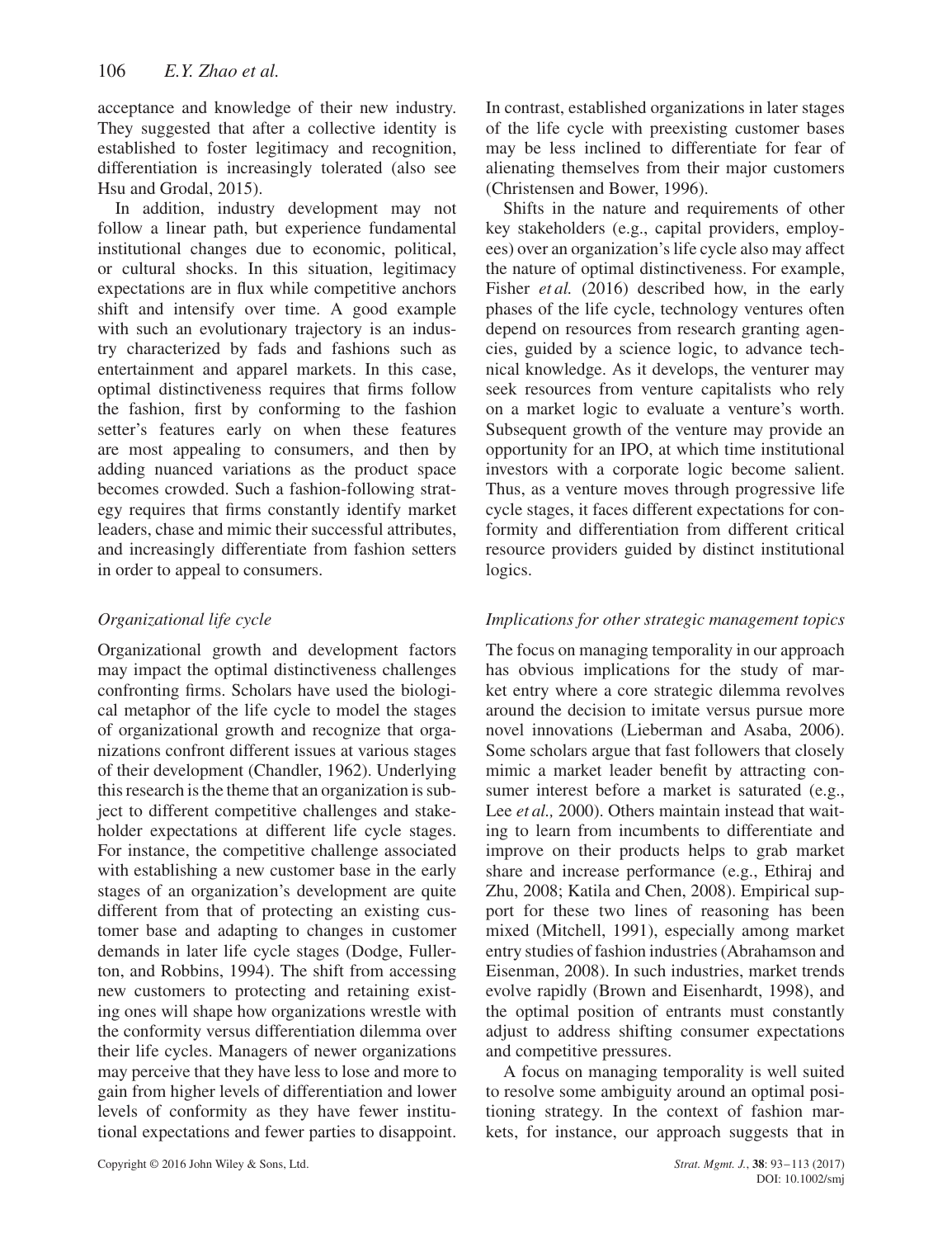different stages of fashion evolution, strategic differentiation may take different forms and degrees in order for entrants to achieve competitive advantage. As an example, the U.S. console video game industry is recognized for its multiple, rapidly evolving categories triggered by innovative games with novel feature combinations (Aoyama and Izushi, 2003; Mollick, 2012). These categories build on technological advances in hardware and software, and are propelled by gamers' fast-changing tastes (Bayus and Shankar, 2003; Clements and Ohashi, 2005). Despite the market success and popularity of category-defining games, such as Medal of Honor and Grand Theft Auto, the features of such games might not be fully and completely institutionalized. Instead, we observe boom and bust cycles as new hit game categories emerge and eclipse older ones. For new entrants to be optimally distinct, they need to closely follow a category defining game when it emerges, copy its core features that gamers value, then increasingly differentiate as more new entrants crowd into the same space, and perhaps, ultimately exit the market when the popularity of a category wanes. One general question to guide future research might be:

*What is the contingent effectiveness of various positioning strategies for new product markets (e.g., mimicry versus novelty) under temporally shifting legitimacy and differentiation expectations?*

# **DISCUSSION AND CONCLUSION**

The pursuit of optimal distinctiveness is a critical aspect of organizational life. The dual pressures of being legitimate and distinctive are important and persistent, exerting significant influence on a variety of organizational outcomes. However, to make progress in understanding the sources and consequences of optimal distinctiveness, and how firms can best strategically differentiate themselves to achieve better performance, we need to create a more unified and coherent scholarly conversation and research agenda. To this end, our aim was to provide a comprehensive review and critique of the broad, yet heterogeneous, literature addressing the challenges associated with achieving optimal distinctiveness. Moreover, given that the underlying conformity-differentiation problem underpins much research at the interface between institutional theory and strategic management, we situated our analysis and arguments in the broader scholarly effort to integrate institutional theory into strategy research. Drawing on contemporary developments in institutional theory and related literatures, we argue for a renewed and enriched agenda on optimal distinctiveness. This will stimulate further development of scholarly work at the interface of organization theory and strategic management.

Thus, our review has major implications for future research on optimal distinctiveness and for further integrating strategy and institutional scholarship. We advocate for moving beyond research that has employed strategic balance theory. In particular, we believe the focus on one single, static convergence point where the legitimate distinctiveness of a firm is maximized, has been limiting. While this focus might usefully capture the main way firms seek to balance conformity versus differentiation tensions in highly institutionalized and competitive market environments, it fails to capture the variety of strategies firms might employ to achieve optimal distinctiveness, especially in more complex and dynamic markets. In such markets, stakeholders are multiplex with heterogeneous preferences, and legitimacy expectations might vary across time and space. As a result, strategic positioning cannot be simply gauged against a stable set of competitors, but needs to be adapted according to the changing criteria associated with different stakeholders, various organizational life stages, and unique trajectories of an industry's evolution. Hence, managers must be open to appreciating how their firms might be better conceptualized as complex, multidimensional entities, and how their challenge is to align different organizational attributes to fit contextual requirements in order to be optimally distinct.

Relatedly, theorizing various optimal distinctiveness points and attending to orchestrating mechanisms may allow us to build more robust organization designs. The ability to manage a portfolio of different orchestrating mechanisms is critical for firms to be effective in gaining optimal distinctiveness in the short run, and remain adaptive in the face of uncertain and evolving conditions over the long run. With the integrative and compensatory orchestrating mechanisms we posit, apparent conflicts, such as conformity versus differentiation, can be reconciled and integrated to synergistically create robust and effective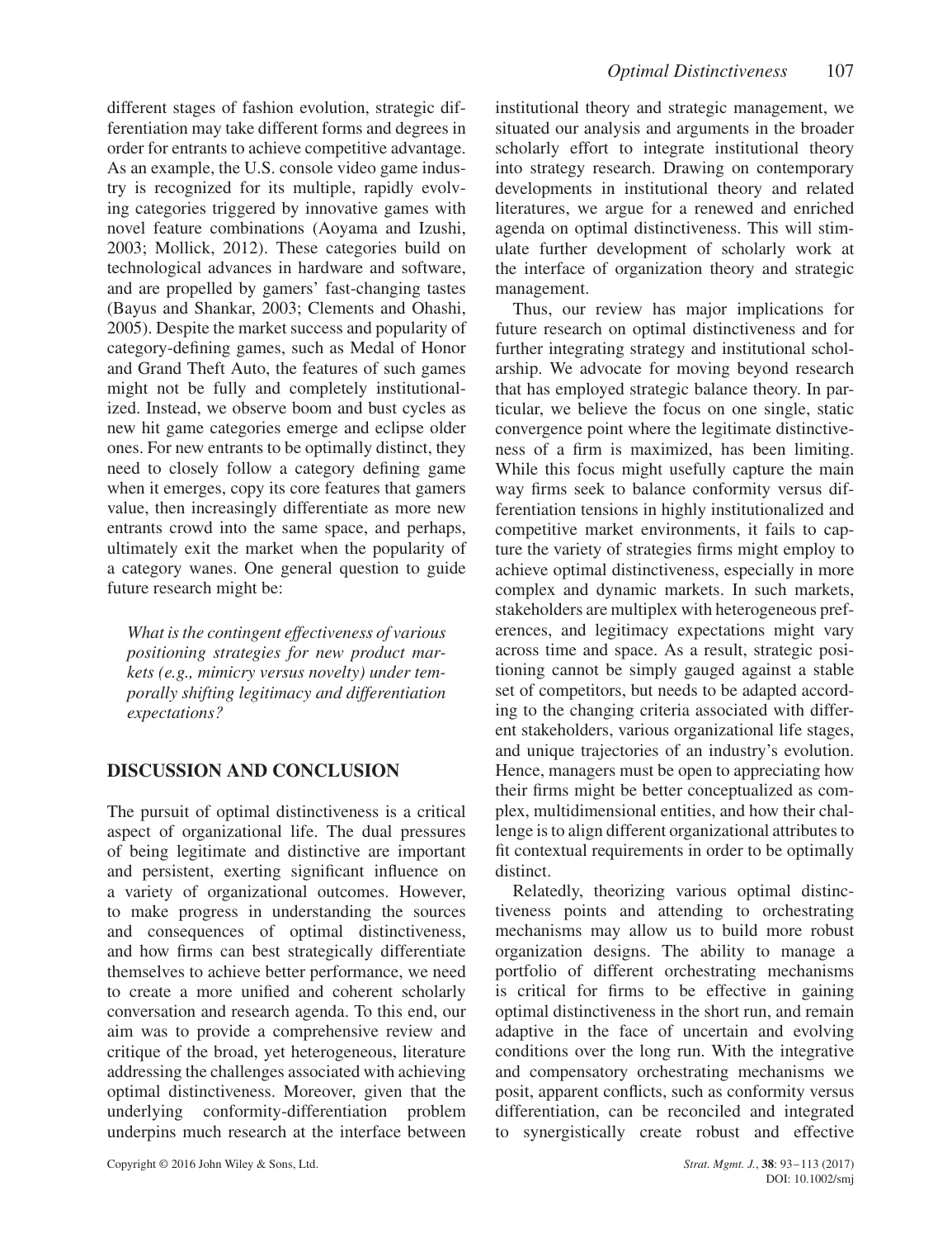organizations. Building a robust organizational design for optimal distinctiveness also requires that managers invoke prevailing dominant logics (Prahalad and Bettis, 1986), and identify the most relevant and powerful stakeholders, so as to ground orchestrating mechanisms in a particular time and space, and embed them within the set of understandings and practices that constitute the institutional environment. Future studies will benefit from a careful analysis of the interplay among organizational design, innovation, and institutions. We see this line of research benefitting from and building on the dynamic capabilities perspective (Teece, Pisano, and Shuen, 1997).

In addition, our article highlights the value of integrating strategic management and organization theory literatures by, for example, connecting the study of logics, optimal distinctiveness, and firm performance. As our review has highlighted, although past studies on optimal distinctiveness have wrestled with the underpinning conformity-differentiation nexus, those studies have been fragmented in theorizing what a firm is conforming to and differentiating from. They have focused on examining the balancing of a single dimension of strategy, structure, or process, and relating it to organizational performance. That has contributed to the proliferation of labels for the same general problem and associated solutions. The result has been incoherence, ambiguity, and a lack of progressive knowledge accumulation.

Our suggestion is to consider various organizational attributes simultaneously and examine what drives the coherence, synergy, and relevance of a specific configuration of firm elements, and how this affects stakeholder perceptions of optimal distinctiveness, and ultimately, performance. While configurations are essentially interdependent complex systems brought about by central orchestrating themes, past studies have fallen short of identifying those underlying themes, offering little insight into the origin of orchestrating themes and failing to identify when and how different types of orchestrating mechanisms—integrative and compensatory—become relevant. Indeed, Miller (1996: 508) proposed "it is time to search in earnest for such catalysts and processes." Institutional logics, the norms and beliefs that shape organizational identities and actions, may act as such catalysts (Thornton *et al.,* 2012). In so doing, they may provide key symbolic and material resources that direct the mission of the organization, and guide the integration of various dimensions of organizational strategy and structure. We see great value in integrating the institutional logics perspective into studies examining configurations of firm strategy and structure, and their performance outcomes (Durand *et al.,* 2013).

Finally, we demonstrated the value of our renewed approach to optimal distinctiveness for a number of core strategic management topics. The three key dimensions of our approach orchestration, stakeholder multiplicity, and managing temporality—have potential to stimulate new insights into effective management of various competing demands and organizational tensions, including exploration versus exploitation and innovation versus imitation. While we sketched some research questions that could guide the generation of knowledge across key strategic management topics such as organizational ambidexterity, competitive advantage, product-market scope, and market entry, we believe that the issues we raise cut across most areas of strategy. For instance, in addition to what we have discussed, we see value of our framework in helping to address debates around other important strategic issues such as the blending of competition and cooperation (Chen and Miller, 2015); the impact of related versus unrelated diversification on firm performance (Grant, Jammine, and Thomas, 1988); the widely discussed financial-social performance relationship in strategy research, particularly among social enterprises (Barnett and Salomon, 2012; Battilana and Lee, 2014; Margolis and Walsh, 2003); and the identification and development of optimal growth strategies (Capron and Mitchell, 2012). Empirically, our reorientation suggests that scholars move beyond conventional modeling strategies based on interactions, and engage configurational approaches such as qualitative comparative analysis (Fiss, Cambré, and Marx, 2013).

In summary, we believe it is both timely and important to synthesize the literature on optimal distinctiveness, evaluate its strengths and weaknesses, and map a renewed agenda. Such an agenda provides exciting opportunities for organization theory and strategy scholars to advance our understanding of core strategic issues. This will result in a richer understanding of firm performance, and how it is influenced by managerial efforts to address conformity and differentiation pressures as well as stakeholder perceptions of those efforts.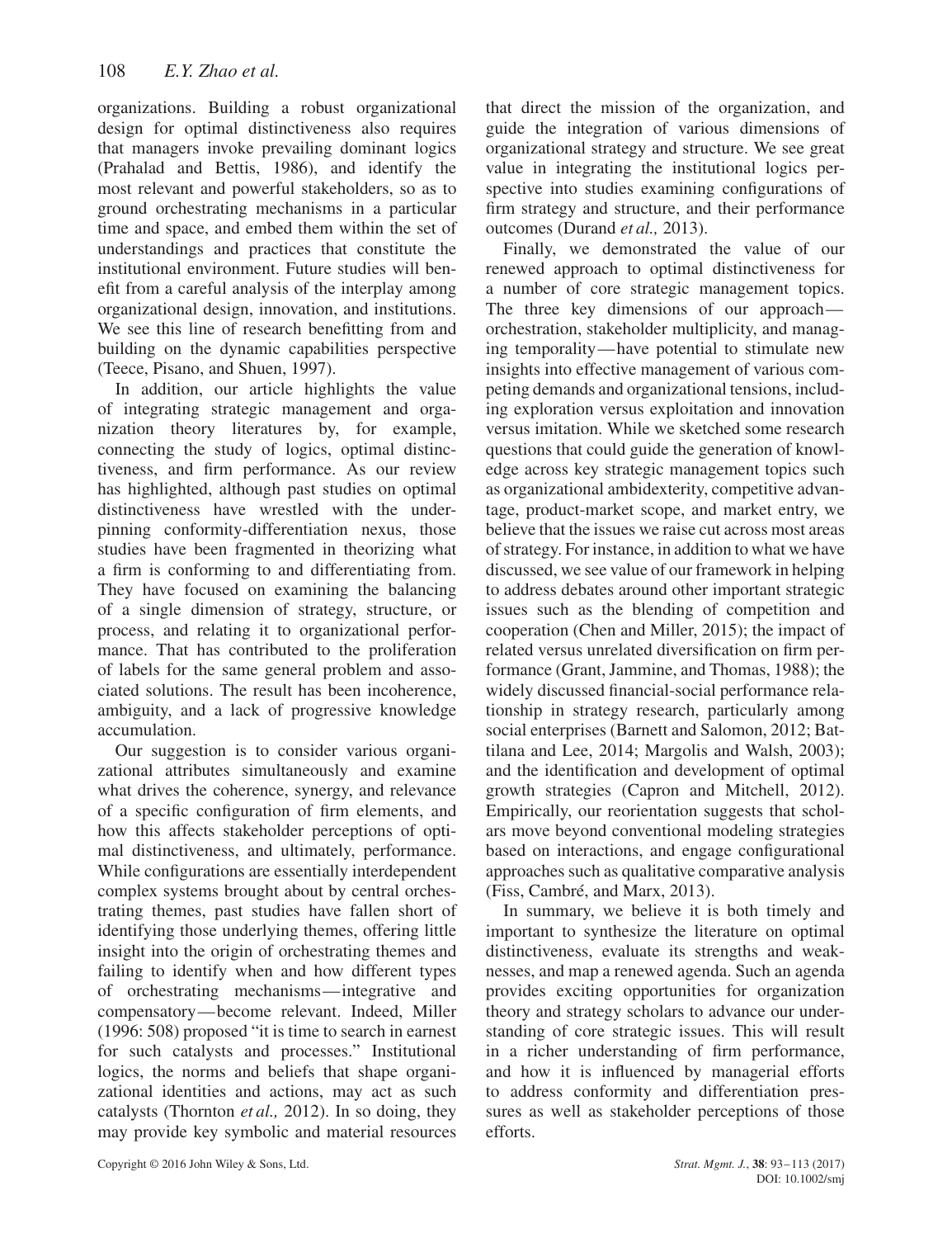#### **ACKNOWLEDGEMENTS**

We would like to thank the SMJ editorial team of Rudy Durand, Robert Grant, and Tammy Madsen as well as Connie Helfat and Will Mitchell for their support in the development of our ideas. We are especially grateful for Rudy Durand's astute guidance, which has helped sharpen our arguments and their implications. We are also appreciative of the constructively helpful comments and suggestions from David Deephouse and our anonymous reviewers.

#### **REFERENCES**

- Abrahamson E. 1996. Management fashion. *Academy of Management Review* **21**: 254–285.
- Abrahamson E, Eisenman M. 2008. Employeemanagement techniques: transient fads or trending fashions? *Administrative Science Quarterly* **53**(4): 719–744.
- Anderson P, Tushman ML. 1990. Technological discontinuities and dominant designs: a cyclical model of technological change. *Administrative Science Quarterly* **35**(4): 604–633.
- Aoyama Y, Izushi H. 2003. Hardware gimmick or cultural innovation? Technological, cultural, and social foundations of the Japanese video game industry. *Research Policy* **32**(3): 423–444.
- Barnett ML, Salomon RM. 2012. Does it pay to be really good? Addressing the shape of the relationship between social and financial performance. *Strategic Management Journal* **33**: 1304–1320.
- Barney J. 1991. Firm resources and sustained competitive advantage. *Journal of Management* **17**(1): 99–120.
- Basdeo DK, Smith KG, Grimm CM, Rindova VP, Derfus PJ. 2006. The impact of market actions on firm reputation. *Strategic Management Journal* **27**(2): 1205–1219.
- Battilana J, Lee M. 2014. Advancing research on hybrid organizing—Insights from the study of social enterprises. *Academy of Management Annals* **8**(1): 397–441.
- Bayus BL, Shankar V. 2003. Network effects and competition: an empirical analysis of the home video game industry. *Strategic Management Journal* **24**(4): 375–384.
- Benner M, Tushman ML. 2002. Process management and technological innovation: a longitudinal study of the photography and paint industries. *Administrative Science Quarterly* **47**: 676–706.
- Birkinshaw J, Gupta K. 2013. Clarifying the distinctive contribution of ambidexterity to the field of organization studies. *Academy of Management Perspectives* **27**(4): 287–298.
- Bowen DE, Siehl C, Schneider B. 1989. A framework for analyzing customer service orientations in manufacturing. *Academy of Management Review* **14**(1): 75–95.
- Brewer MB. 1991. The social self: on being the same and different at the same time. *Personality and Social Psychology Bulletin* **17**(5): 475–482.

Copyright © 2016 John Wiley & Sons, Ltd. *Strat. Mgmt. J.*, **38**: 93–113 (2017)

- Brown SL, Eisenhardt KM. 1998. *Competing on the Edge: Strategy as Structured Chaos*. Harvard Business School Press: Boston, MA.
- Capron L, Mitchell W. 2012. *Build, Borrow, or Buy: Solving the Growth Dilemma*. Harvard Business Review Press: Boston, MA.
- Carroll GR, Swaminathan A. 2000. Why the microbrewery movement? Organizational dynamics of resource partitioning in the US brewing industry. *American Journal of Sociology* **106**(3): 715–762.
- Cattani G, Porac J, Thomas H. 2016. Categories and competition. *Strategic Management Journal* (Forthcoming).
- Cennamo C, Santalo J. 2013. Platform competition: strategic trade-offs in platform markets. *Strategic Management Journal* **34**: 1331–1350.
- Chandler AD. 1962. *Strategy and Structure: Chapters in the History of the American Enterprise*. Massachusetts Institute of Technology: Cambridge, MA, US.
- Chang S-J, Wu B. 2014. Institutional barriers and industry dynamics. *Strategic Management Journal* **35**: 1103–1123.
- Chen M-J, Hambrick DC. 1995. Speed, stealth, and selective attack: How small firms differ from large firms in competitive behavior. *Academy of Management Journal* **38**(2): 453–482.
- Chen M-J, Miller D. 2015. Reconceptualizing competitive dynamics: a multidimensional framework. *Strategic Management Journal* **36**(5): 758–775.
- Christensen CM, Bower JL. 1996. Customer power, strategic investment, and the failure of leading firms. *Strategic Management Journal* **17**(3): 197–218.
- Clements MT, Ohashi H. 2005. Indirect network effects and the product cycle: video games in the U.S., 1994–2002. *Journal of Industrial Economics* **53**(4): 515–542.
- Cobb AJ, Wry T, Zhao EY. 2016. Funding financial inclusion: how the contextual contingency of funder practices affects capital acquisition by microfinance organizations. *Academy of Management Journal* (Forthcoming).
- Danneels E. 2002. The dynamics of product innovation and firm competences. *Strategic Management Journal* **23**(2): 1095–1121.
- Das TK, Teng B-S. 2000. Instabilities of strategic alliances: an internal tensions perspective. *Organization Science* **11**(1): 77–101.
- Dean TJ, Brown RL. 1995. Pollution regulation as a barrier to new firm entry: initial evidence and implications for future research. *Academy of Management Journal* **38**(1): 288–303.
- Deephouse DL. 1999. To be different, or to be the same? It's a question (and theory) of strategic balance. *Strategic Management Journal* **20**(2): 147–166.
- Deephouse DL, Suchman MC. 2008. Legitimacy in organizational institutionalism. In *The SAGE Handbook of Organizational Institutionalism*, Greenwood R (ed). SAGE: London, UK; 49–77.
- Delgado-Garcia JB, Fuente-Sabate JMDL. 2010. How do CEO emotions matter? Impact of CEO affective traits on strategic and performance conformity in the Spanish banking industry. *Strategic Management Journal* **31**: 562–574.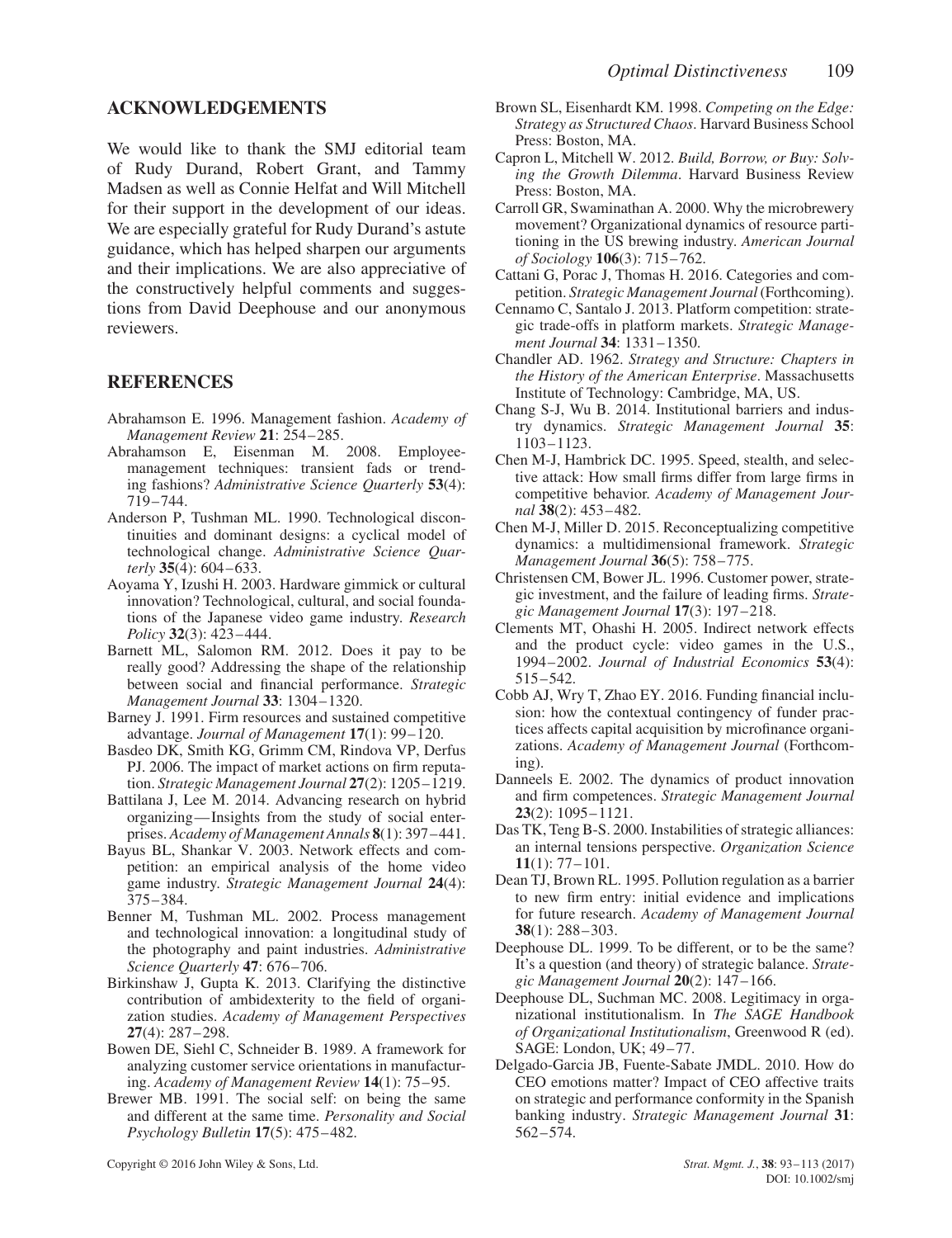- Delios A, Beamish PW. 1999. Geographic scope, product diversification, and the corporate performance of Japanese firms. *Strategic Management Journal* **20**(8): 711–727.
- DiMaggio PJ, Powell WW. 1983. The iron cage revisited: institutional isomorphism and collective rationality in organizational fields. *American Sociological Review* **48**(2): 147–160.
- DiMaggio PJ, Powell WW. 1991. Introduction. In *The New Institutionalism in Organizational Analysis*, Powell WW, DiMaggio PJ (eds). University of Chicago Press: Chicago, IL;  $1-38$ .
- Dodge HR, Fullerton S, Robbins JE. 1994. Stage of the organizational life cycle and competition as mediators of problem perception for small businesses. *Strategic Management Journal* **15**(2): 121–134.
- Donaldson T, Preston LE. 1995. The stakeholder theory of the corporation: concepts, evidence, and implications. *Academy of Management Review* **20**(1): 65–91.
- Durand R. 2012. Advancing strategy and organization research in concert: towards an integrated model? *Strategic Organization* **10**(3): 297–303.
- Durand R, Calori R. 2006. Sameness, otherness? Enriching organizational change theories with philosophical considerations on the same and the other. *Academy of Management Review* **31**(1): 93–114.
- Durand R, Jourdan J. 2012. Jules or Jim: alternative conformity to minority logics. *Academy of Management Journal* **55**(6): 1295–1315.
- Durand R, Kremp P-A. 2016. Classical deviation: organizational and individual status as antecedents of conformity. *Academy of Management Journal* **59**(1): 65–89.
- Durand R, Paolella L. 2013. Category stretching: reorienting research on categories in strategy, entrepreneurship, and organization theory. *Journal of Management Studies* **50**(6): 1100–1123.
- Durand R, Rao H, Monin P. 2007. Code and conduct in French cuisine: impact of code changes on external evaluations. *Strategic Management Journal* **28**(5): 455–472.
- Durand R, Szostak B, Jourdan J, Thornton PH. 2013. Institutional logics as strategic resources. In *Research in the Sociology of Organization*, Lounsbury M (ed). Emerald: Bingley, UK; 165–201.
- Ethiraj SK, Zhu DH. 2008. Performance effects of imitative entry. *Strategic Management Journal* **29**(8): 797–817.
- Finkelstein S, Hambrick DC. 1990. Top-managementteam tenure and organizational outcomes: The moderating role of managerial discretion. *Administrative Science Quarterly* **35**: 484–503.
- Fisher G, Kotha S, Lahiri A. 2016. Changing with the times: an integrated view of identity, legitimacy and new venture lifecycles. *Academy of Management Review* **41**(3): 383–409.
- Fiss P, Cambre B, Marx A. 2013. *Configurational theory and methods in organizational research*. Emerald: Bingley, UK.
- Franke N, Gruber M, Harhoff D, Henkel J. 2006. What you are is what you like: similarity biases in venture

capitalists' evaluations of start-up teams. *Journal of Business Venturing* **21**(6): 802–826.

- Fuentelsaz L, Gómez J. 2006. Multipoint competition, strategic similarity and entry into geographic markets. *Strategic Management Journal* **27**(5): 477–499.
- Gardberg N, Fombrun C. 2006. Corporate citizenship: creating intangible assets across institutional environments. *Academy of Management Review* **31**(2): 329–346.
- Ghemawat P, Ricart Costa JE. 1993. The organizational tension between static and dynamic efficiency. *Strategic Management Journal* **14**(S2): 59–73.
- Gehman J, Grimes M. 2016. Hidden badge of honor: how contextual distinctiveness affects category promotion among certified B corporations. *Academy of Management Journal* (Forthcoming).
- Geng X, Yoshikawa T, Colpan AM. 2016. Leveraging foreign institutional logic in the adoption of stock option pay among Japanese firms. *Strategic Management Journal* **37**(7): 1472–1492.
- Glynn MA, Barr PS, Dacin MT. 2000. Pluralism and the problem of variety. *Academy of Management Review* **25**(4): 726–734.
- Grant RM, Jammine AP, Thomas H. 1988. Diversity, diversification, and profitability among British manufacturing companies, 1972–1984. *Academy of Management Journal* **31**(4): 771–801.
- Greenwood R, Raynard M, Kodeih F, Micelotta ER, Lounsbury M. 2011. Institutional complexity and organizational responses. *Academy of Management Annals* **5**(1): 317–371.
- Hambrick DC, Chen M-J. 2008. New academic fields as admittance-seeking social movements: the case of strategic management. *Academy of Management Review* **33**(1): 32–54.
- Haunschild PR. 1993. Interorganizational imitation: the impact of interlocks on corporate acquisition activity. *Administrative Science Quarterly* **38**(4): 564–592.
- Haveman HA. 1993. Follow the leader: mimetic isomorphism and entry into new markets. *Administrative Science Quarterly* **38**(4): 593–627.
- Helfat CE, Finkelstein S, Mitchell W, Peteraf MA, Singh H, Teece DJ, Winter SG. 2007. *Dynamic Capabilities: Understanding Strategic Change in Organizations*. Blackwell Publishing: Malden, MA.
- Hiller NJ, Hambrick DC. 2005. Conceptualizing executive hubris: the role of (hyper-)core self-evaluation in strategic decision-making. *Strategic Management Journal* **26**(4): 297–319.
- Hoopes DG, Madsen TL, Walker G. 2003. Guest editors' introduction to the special issue: why is there a resource-based view? Toward a theory of competitive heterogeneity. *Strategic Management Journal* **24**: 889–902.
- Hsu G, Grodal S. 2015. Category taken-for-granted as a strategic opportunity: the case of light cigarettes, 1964–1993. *American Sociological Review* **80**(1): 28–62.
- Huff AS, Reger RK. 1987. A review of strategic process research. *Journal of Management* **13**(2): 211–236.
- Ireland RD, Hitt MA, Bettis RA, Porras D, Auld D. 1987. Strategy formulation processes: differences in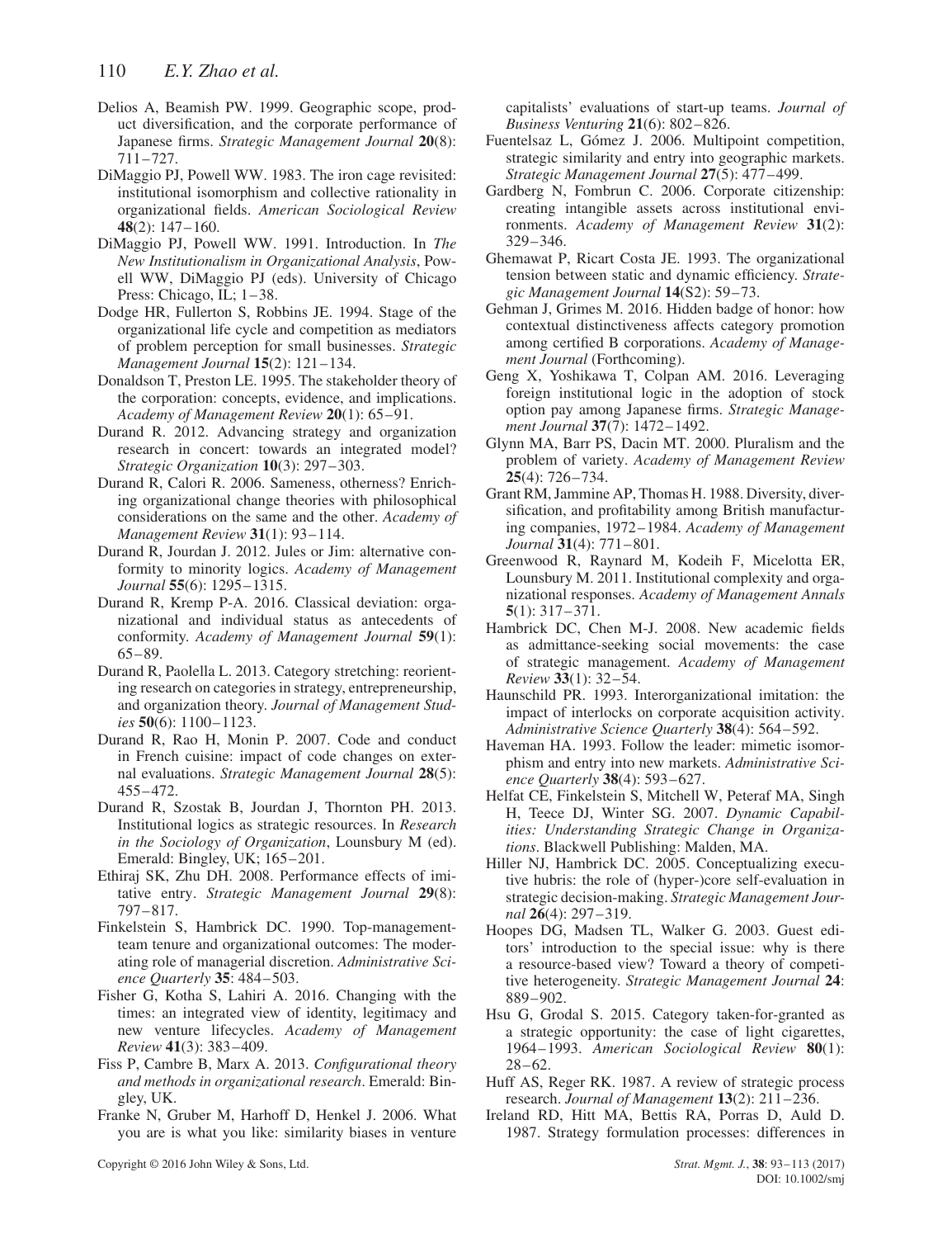perceptions of strength and weaknesses indicators and environmental uncertainty by managerial level. *Strategic Management Journal* **8**(5): 469–485.

- Jennings JE, Jennings PD, Greenwood R. 2009. Novelty and new firm performance: the case of employment systems in knowledge-intensive service firms. *Journal of Business Venturing* **24**: 338–359.
- Jones TM. 1995. Instrumental stakeholder theory: a synthesis of ethics and economics. *Academy of Management Review* **20**(2): 404–437.
- Katila R, Chen EL. 2008. Effects of search timing on innovation: the value of not being in sync with rivals. *Administrative Science Quarterly* **53**(4): 593–625.
- Kennedy MT. 2008. Getting counted: markets, media, and reality. *American Sociological Review* **73**(2): 270–295.
- Kennedy MT, Fiss PC. 2013. An ontological turn in categories research: from standards of legitimacy to evidence of actuality. *Journal of Management Studies* **50**(6): 1138–1154.
- Khanna T, Palepu K. 2000. The future of business groups in emerging markets: long-run evidence from Chile. *Academy of Management Journal* **43**(3): 268–285.
- Kim BK, Jensen M. 2011. How product order affects market identity: Repertoire ordering in the U.S. opera market. *Administrative Science Quarterly* **56**(2): 238–256.
- Klepper S, Simons KL. 2000. Dominance by birthright: entry of prior radio producers and competitive ramifications in the U.S. television receiver industry. *Strategic Management Journal* **21**: 997–1016.
- Kraatz MS, Block ES. 2008. Organizational implications of institutional pluralism. In *The SAGE Handbook of Organizational Institutionalism*, Greenwood R, Oliver C, Sahlin K, Suddaby R (eds). Sage: Thousand Oaks, CA; 243–275.
- Lee H, Smith KG, Grimm CM, Schomburg A. 2000. Timing, order and durability of new product advantages with imitation. *Strategic Management Journal* **21**(1):  $23 - 30.$
- Lee M, Lounsbury M. 2015. Filtering institutional logics: community logic variation and differential responses to the institutional complexity of toxic waste. *Organization Science* **26**: 847–866.
- Levinthal DA. 1997. Adaptation on rugged landscapes. *Management Science* **43**(7): 934–950.
- Lieberman MB, Asaba S. 2006. Why do firms imitate each other? *Academy of Management Review* **31**(2): 366–385.
- Lounsbury M. 2007. A tale of two cities: competing logics and practice variation in the professionalizing of mutual funds. *Academy of Management Journal* **50**(2): 289–307.
- Lounsbury M, Beckman CM. 2015. Celebrating organization theory. *Journal of Management Studies* **52**(2): 288–308.
- Lounsbury M, Glynn MA. 2001. Cultural entrepreneurship: stories, legitimacy, and the acquisition of resources. *Strategic Management Journal* **22**(6–7): 545–564.
- Lounsbury M, Rao H. 2004. Sources of durability and change in market classifications: a study of the reconstitution of product categories in the American

Copyright © 2016 John Wiley & Sons, Ltd. *Strat. Mgmt. J.*, **38**: 93–113 (2017)

mutual fund industry, 1944–1985. *Social Forces* **82**(3): 969–999.

- Madsen TL, Walker G. 2007. Incumbent and entrant rivalry in a deregulated industry. *Organization Science* **18**: 667–687.
- Madsen TL, Walker G. 2015. Competitive heterogeneity, cohorts, and persistent advantage. *Strategic Management Journal* (Forthcoming).
- March JG. 1991. Exploration and exploitation in organizational learning. *Organization Science* **2**(1): 71–87.
- Margolis JD, Walsh JP. 2003. Misery loves companies: rethinking social initiatives by business. *Administrative Science Quarterly* **48**(2): 268–305.
- Martens ML, Jennings JE, Jennings PD. 2007. Do the stories they tell get them the money they need? The role of entrepreneurial narratives in resource acquisition. *Academy of Management Journal* **50**(5): 1107–1132.
- Matusik SF, George JM, Heeley MB. 2008. Value and judgment under uncertainty: evidence from venture capitalist evaluations of founders. *Strategic Entrepreneurship Journal* **2**: 95–115.
- McNamara G, Deephouse DL, Luce RA. 2003. Competitive positioning within and across a strategic group structure: the performance of core, secondary and solitary firms. *Strategic Management Journal* **24**(2): 161–181.
- Meyer JW, Rowan B. 1977. Institutionalized organizations: formal structure as myth and ceremony. *American Journal of Sociology* **83**(2): 340–363.
- Miller D. 1986. Configurations of strategy and structure: towards a synthesis. *Strategic Management Journal* **7**(3): 233–249.
- Miller D. 1996. Configurations revisited. *Strategic Management Journal* **17**(7): 505–512.
- Miller D, Chen M-J. 1996. Nonconformity in competitive repertoires: a sociological view of markets. *Social Forces* **74**(4): 1209–1234.
- Miller D, Le Breton-Miller I, Lester RH. 2013. Family firm governance, strategic conformity, and performance: institutional vs. strategic perspectives. *Organization Science* **24**(1): 189–209.
- Mitchell W. 1991. Dual clocks: entry order influences on incumbent and newcomer market share and survival when specialized assets retain their value. *Strategic Management Journal* **12**(2): 85–100.
- Mollick E. 2012. People and process, suits and innovators: the role of individuals in firm performance. *Strategic Management Journal* **33**(9): 1001–1015.
- Murnieks CY, Haynie JM, Wiltbank RE, Harting T. 2011. "I like how you think": similarity as an interaction bias in the investor-entrepreneur dyad. *Journal of Management Studies* **48**(7): 1533–1561.
- Navis C, Glynn MA. 2010. How new market categories emerge: temporal dynamics of legitimacy, identity, and entrepreneurship in satellite radio, 1990–2005. *Administrative Science Quarterly* **55**: 439–471.
- Navis C, Glynn MA. 2011. Legitimate distinctiveness and the entrepreneurial identity: Influence on investor judgments of new venture plausibility. *Academy of Management Review* **36**(3): 479–499.
- Ocasio W. 1997. Towards an attention-based view of the firm. *Strategic Management Journal* **18**: 187–206.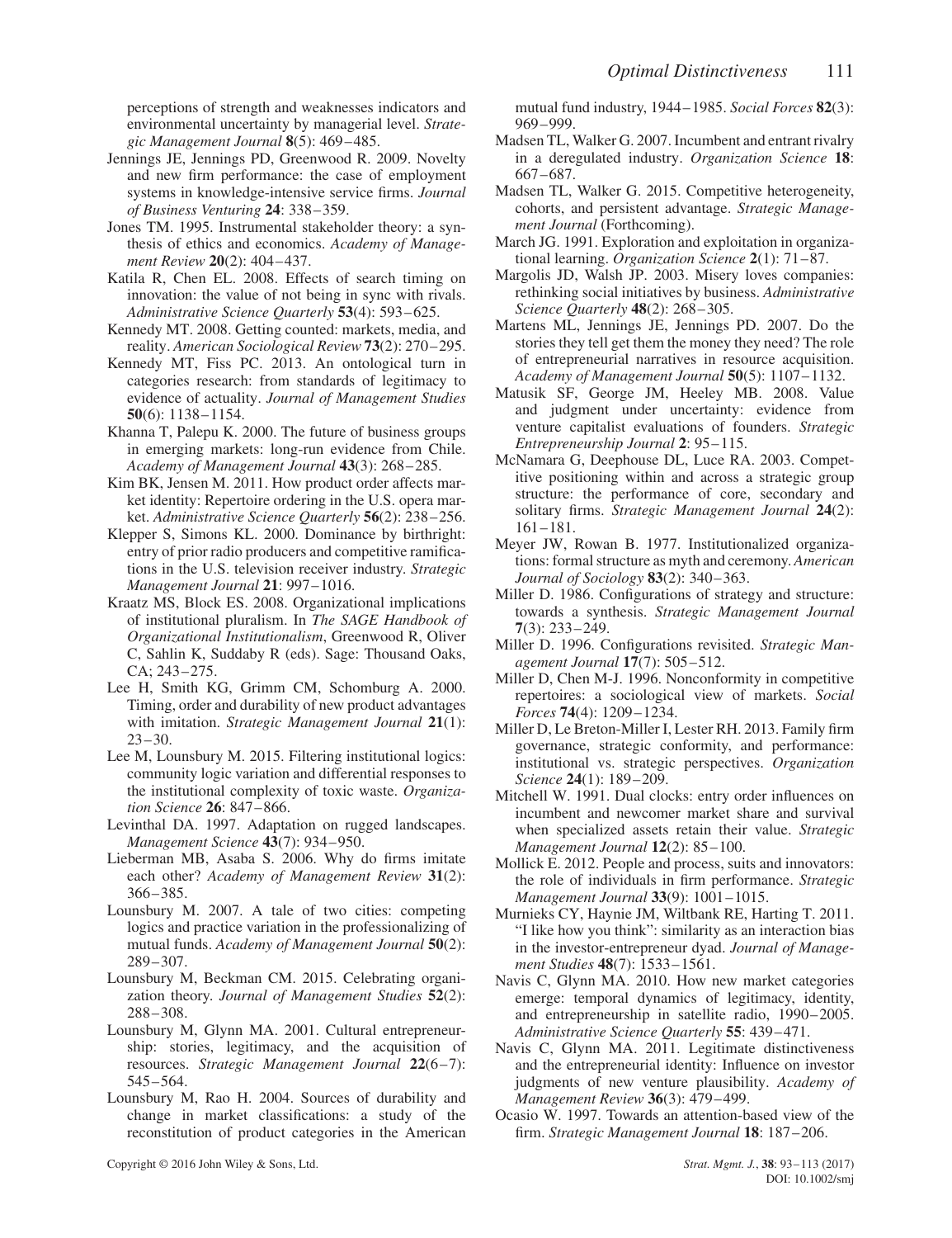- Oliver C. 1991. Strategic responses to institutional processes. *Academy of Management Review* **16**(1): 145–179.
- Oliver C. 1992. The antecedents of deinstitutionalization. *Organization Studies* **13**(4): 563–588.
- Oliver C. 1997. Sustainable competitive advantage: combining institutional and resource-based views. *Strategic Management Journal* **18**(9): 697–713.
- Peteraf M, Shanley M. 1997. Getting to know you: a theory of strategic group identity. *Strategic Management Journal* , Summer Special Issue**18**: 165–186.
- Pettigrew AM. 1992. The character and significance of strategy process research. *Strategic Management Journal* **13**(S2): 5–16.
- Philippe D, Durand R. 2011. The impact of normconforming behaviors on firm reputation. *Strategic Management Journal* **32**: 969–993.
- Pontikes EG. 2012. Two sides of the same coin: how ambiguous classifications affects multiple audiences' evaluations. *Administrative Science Quarterly* **57**(1): 81.
- Porac JF, Thomas H, Baden-Fuller C. 1989. Competitive groups as cognitive communities: The case of scottish knitwear manufacturers. *Journal of Management Studies* **26**(4): 397–416.
- Porter ME. 1980. *Competitive Strategy*. Free Press: New York.
- Porter ME. 1996. What is strategy? *Harvard Business Review* **74**(6): 61–78.
- Prahalad CK, Bettis RA. 1986. The dominant logic: a new linkage between diversity and performance. *Strategic Management Journal* **7**: 485–501.
- Quinn JB, Hilmer FG. 1994. Strategic outsourcing. *Sloan Management Review* **35**(4): 43–57.
- Rao H. 1994. The social construction of reputation: Certification contests, legitimation, and the survival of organizations in the American automobile industry: 1895–1912. *Strategic Management Journal* **15**(S1): 29–44.
- Rindova V, Barry D, Ketchen DJ. 2009. Entrepreneurship as emancipation. *Academy of Management Review* **34**(3): 477–491.
- Roberts PW, Amit R. 2003. The dynamics of innovative activity and competitive advantage: the case of Australian retail banking, 1981 to 1995. *Organization Science* **14**(2): 107–122.
- Scott SG, Lane VR. 2000. A stakeholder approach to organizational identity. *Academy of Management Review* **25**(1): 43–62.
- Scott WR. 2001. *Institutions and organizations* (2nd ed.). Sage Publications: Thousand Oaks, CA.
- Semadeni M, Anderson BS. 2010. The follower's dilemma: innovation and imitation in the professional services industry. *Academy of Management Journal* **53**(5): 1175–1193.
- Simsek Z. 2009. Organizational ambidexterity: towards a multilevel understanding. *Journal of Management Studies* **46**: 597–624.
- Sirmon DG, Hitt MA. 2009. Contingencies within dynamic managerial capabilities: interdependent effects of resource investment and deployment on

firm performance. *Strategic Management Journal* **30**: 1375–1394.

- Stephan J, Murmann JP, Boeker W, Goodstein J. 2003. Bringing managers into theories of multimarket competition: CEOs and the determinants of market entry. *Organization Science* **14**(4): 403–421.
- Stettner U, Lavie D. 2014. Ambedexterity under scrutiny: exploration and exploitation via internal organization, alliances, and acquisitions. *Strategic Management Journal* **35**: 1903–1929.
- Strandgaard Pedersen J, Dobbin F. 1997. The social invention of collective actors. *American Behavioral Scientist* **40**(4): 431–443.
- Suarez FF, Grodal S, Gotsopoulos A. 2015. Perfect timing? Dominant category, dominant design, and the window of opportunity for firm entry. *Strategic Management Journal* **36**: 437–448.
- Suarez FF, Utterback JM. 1995. Dominant designs and the survival of firms. *Strategic Management Journal* **16**: 415–430.
- Teece DJ, Pisano G, Shuen A. 1997. Dynamic capabilities and strategic management. *Strategic Management Journal* **18**(7): 509–533.
- Thornton PH, Ocasio W, Lounsbury M. 2012. *The Institutional Logics Perspective: A New Approach to Culture, Structure and Process*. Oxford University Press: Oxford, UK.
- Tschang FT. 2007. Balancing the tensions between rationalization and creativity in the video games industry. *Organization Science* **18**(6): 989–1005.
- Tushman ML, O'Reilly CA. 1996. The ambidextrous organization: managing evolutionary and revolutionary change. *California Management Review* **38**: 1–23.
- Vergne J-P, Wry T. 2014. Categorizing categorization research: Review, integration, and future directions. *Journal of Management Studies* **51**(1): 56–94.
- Voronov M, De Clercq D, Hinings CR. 2013. Conformity and distinctiveness in a global institutional framework: The legitimation of Ontario fine wine. *Journal of Management Studies* **50**(4): 607–645.
- Wry T, Lounsbury M, Glynn MA. 2011. Legitimating nascent collective identities: coordinating cultural entrepreneurship. *Organization Science* **22**(2): 449–463.
- Wry T, Lounsbury M, Jennings PD. 2014. Hybrid vigor: securing venture capital by spanning categories in nanotechnology. *Academy of Management Journal* **57**(5): 1309–1333.
- Zajac EJ. 1992. Relating economic and behavioral perspectives in strategy research. *Advances in Strategic Management* **8**: 69–96.
- Zajac EJ, Westphal JD. 1994. The costs and benefits of managerial incentives and monitoring in large U.S. corporations: when is more not better? *Strategic Management Journal* **15** (Suppl. S1): 121–142.
- Zhao EY, Ishihara M, Lounsbury M. 2013. Overcoming the illegitimacy discount: cultural entrepreneurship in the US feature film industry. *Organization Studies* **34**(12): 1747–1776.
- Zhao EY, Lounsbury M. 2016. An institutional logics approach to social entrepreneurship: Market logic, religious diversity, and resource acquistion by